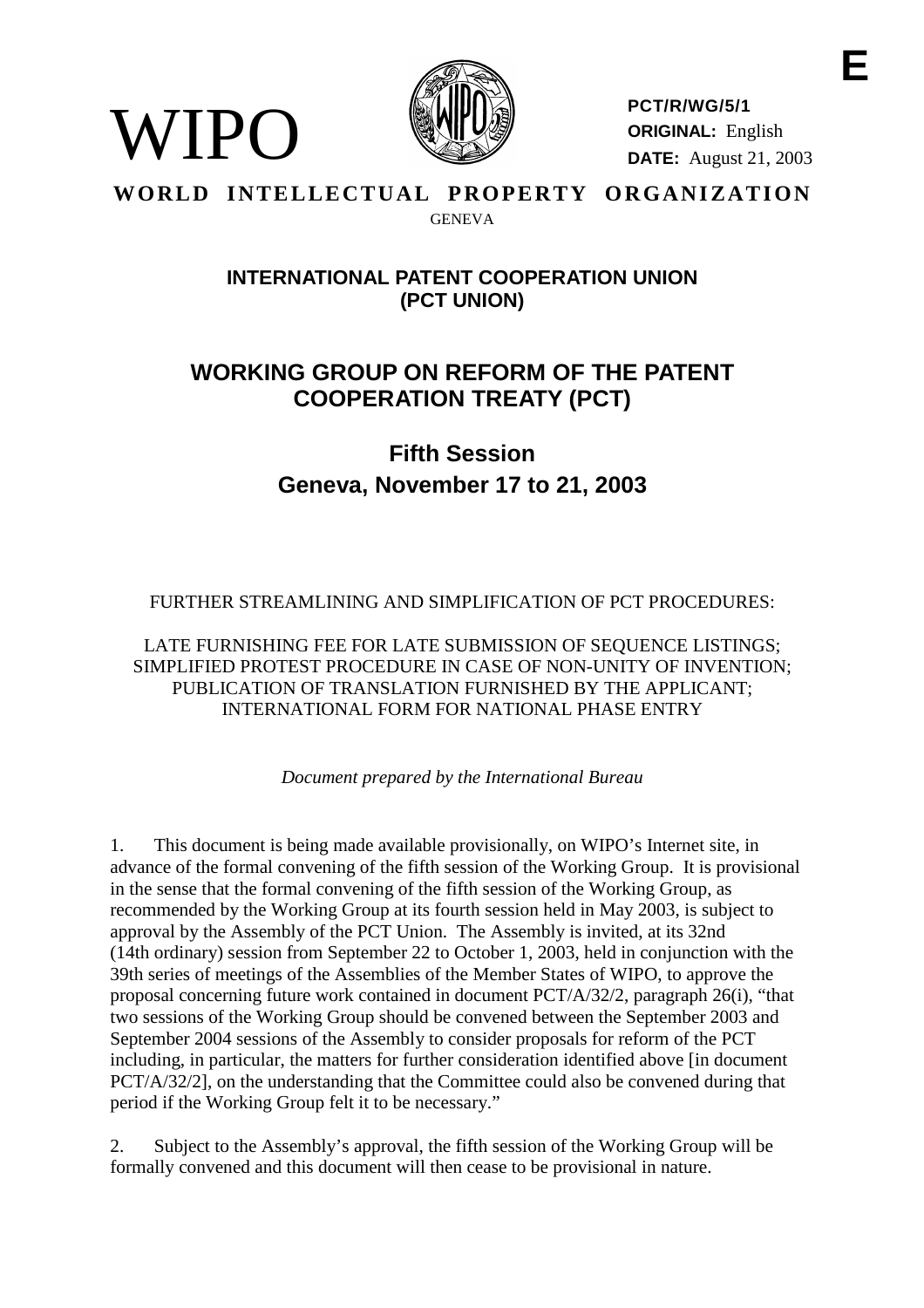## **BACKGROUND**

3. At its third session, the Working Group reviewed proposals for reform of the PCT which had already been submitted to the Committee on Reform of the PCT or the Working Group but not yet considered indetail and agreed on the priority of those proposals, with a view to their inclusion in the work program of the Working Group. Among the p roposals reviewed by the Working Group were certain proposals aimed at further streamlining and simplifying the PCT procedure.

4. The Working Group agreed that specific proposals for amendment of the Regulations  $1$ would be prepared by the Secretariat, taking into account the discussion and conclusions reflected in the summary of the third session of the Working Group by the Chair and other points of detail noted by the International Bureau, for further consideration by the Working Group, where possible at its next session. Proposals for consideration in the short term would primarily be dealt with by way of amending the Regulations, but longer term proposals involving revision of the Treaty should also be identified and draft provisi on sprepared (see the summary of the third session by the Chair, document PCT/R/WG/3/5, paragraph 112).

5. Forthe fourth session of the Working Group, the International Bureau had prepared a number of proposed amendments of the PC TRegulations aimed at further streamlining and simplifying the PCT procedure. However, having regard to the time available during the fourthsession, discussions on the contents of document PCT/R/WG/4/4 were limited to proposals concerning the payment of a late furnishing feefollowing the issuance of an invitation to furnish a sequence listing under Rule 13*ter*.1 (see Annex I of document PCT/R/WG/4/4) and proposals in the nature of corrigenda and consequential amendments  $(see AnnexV of document PCT/R/WG / 4/4)$ . With regard to Annex I of document PCT/R/WG/4/4, the Working Group agreed that the International Bureaushould prepare revised proposal staking into account the comments and clarifications set out in the summary of the fourth session of the Working Group by the Chair (see the summary of the fourth  $s$ ession of the Working Group by the Chair, document PCT/R/WG/4/14, paragraphs 97 to 102). With regard to Annex V of document PCT/R/WG/4/4, the Working Group concluded its discussion and approved certain a mendments of the Regulations with a view to their submission to the Assembly (see the summary of the fourth session of the Working Group by the Chair, document PCT/R/WG/4/14, paragraphs 5 to 15). Discussions on the  $remaining matters (Annexes I I to IV of d  
ocument PCT/R/WG/4/4) were deferred until the$ next session of the Working Group (see the summary of the fourth session of the Working Group by the Chair, document PCT/R/WG/4/14, paragraph 104).

6. The Annexes to this document conta in a number of proposed amendments of the PCT Regulations aimed at further streamlining and simplifying the PCT procedure:

<sup>&</sup>lt;sup>1</sup> References in this document to "Articles" and "Rules" are to those of the Patent Cooperation Treaty (PCT) and the Regulation sunder the PCT ("the Regulations"), or to such provisions as proposed to be amended or added, as the case may be. References to "national laws," "national applications," "the national phase," etc., include reference to regional laws, regional applications, there gio nalphase, etc. References to "PLTArticles" and "PLTRules" are to those of the Patent Law Treaty (PLT) and the Regulations under the PLT.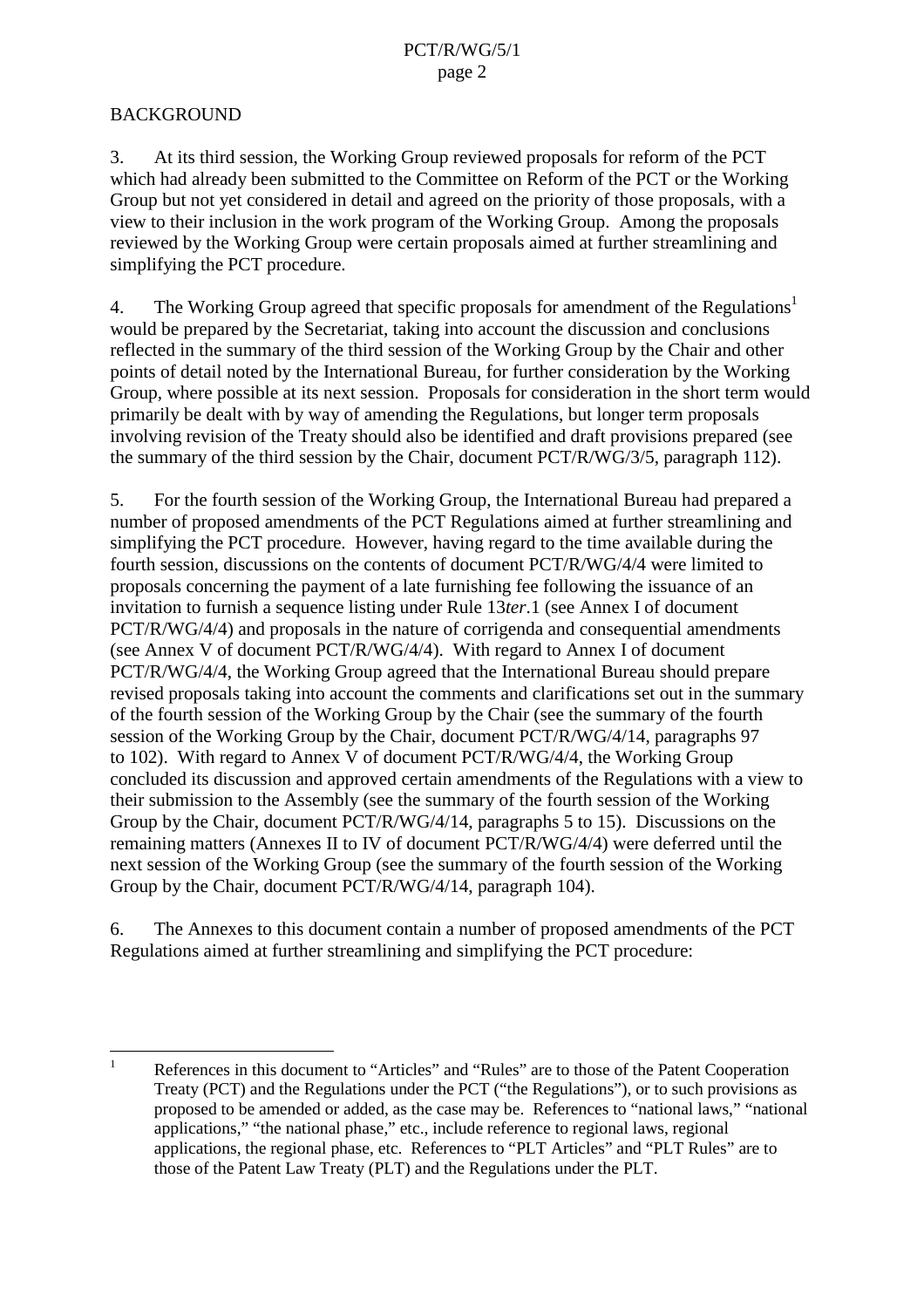#### PCT/R/WG/5/1 page 3

 $(i)$  Annex I contains proposals concerning the payment of a late furnishing fee following the issuance of an invitation to furnish a sequence listing under Rule 13*ter*. 1, taking into account the comments and clarifications set out in the summary of the fourth session of the Working Group by the Chair (see the summary of the fourth session of the Working Group by the Chair, document  $PCT/R/WG/4/14$ , paragraphs 97to 102; and paragraphs 8 to  $11$ , below);

(ii) Annex II reproduces the contents of Annex II of d ocument PCT/R/WG/4/4 and contains proposals to simplify the protest procedure before both the International Searching Authority ("ISA") and the International Preliminary Examining Authority ("IPEA") in case of non-unity of invention (seed ocument PCT/R/WG/ 3/1, Annex I, items 4 and 10; the summary of the third session by the Chair, document PCT/R/WG/3/5, paragraphs 95 to 97; and paragraphs  $12$  to  $14$ , below);

(iii) Annex III repro duces the contents of Annex III of document PCT/R/WG/4/4 and contains proposals to permit, upon request of the applicant, the publication of a translation furnished by the applicant, or of the international applications filed, if filed in a non-publication language, together with the international application (see the summary of the third session by the Chair, document PCT/R/WG/3/5, paragraph 82; and paragraphs [15](#page-4-0) and [16](#page-4-0), below);

(iv) Annex IV reproduces the contents of Annex IV of document PCT/R/WG/4/4 and contains a proposal to allow for the use of, and to introduce, a standardized international form for entry into the national phase (seed ocument PCT/R/WG/3/5, paragraphs 67 and 68; the summary of the third session by the Chair, document PCT/R/WG/3/5, paragraph 67 and 68; and paragraphs [17](#page-4-0) and [18](#page-5-0), below).

7. The proposal sare further outlined in the following paragraphs.

## LATEFURNISHING FEE FOR LATES UBMISSION OF SEQUENCE LISTINGS

8. At its third session, the Working Group reviewed aproposal to amend Rule 13*ter* and to provide that International Searching Authorities and International Preliminary Examining Authorities would no longer be obliged to issue invitations to furnish sequence listings in computer readable form complying with the prescribed standard or to carry out an international search and international prelimi nary examination in case where a sequence listing complying with that standard had not been filed (seed ocument PCT/R/WG/3/1, Annex I, item 5).

9. The Working Group agreed not to proceed with the proposal. However, recognizing that it was desirable that sequence listings complying with the prescribed standard should be furnished together with the international applications oas not to delay the start of the international search, it was agreed that the International Bureau should propose epare a proposal which would permit Authorities to require the payment of a late furnishing fee where an invitation had to be issued under Rule 13*ter*.1(a)(ii) or (e) (see the summary of the session by the Chair, document PCT/R/WG/3/5, paragraphs 53 to 57, in particular, paragraph 57).

10. At its fourth session, the Working Group discussed proposals prepared by the International Bureau concerning the payment of a late furnishing feefollowing the issuance of an invitation to furnish a sequence listing under Rule 13*ter*.1. The Working Group's discussions are outlined indocument PCT/R/WG/4/14, paragraphs 97 to 102: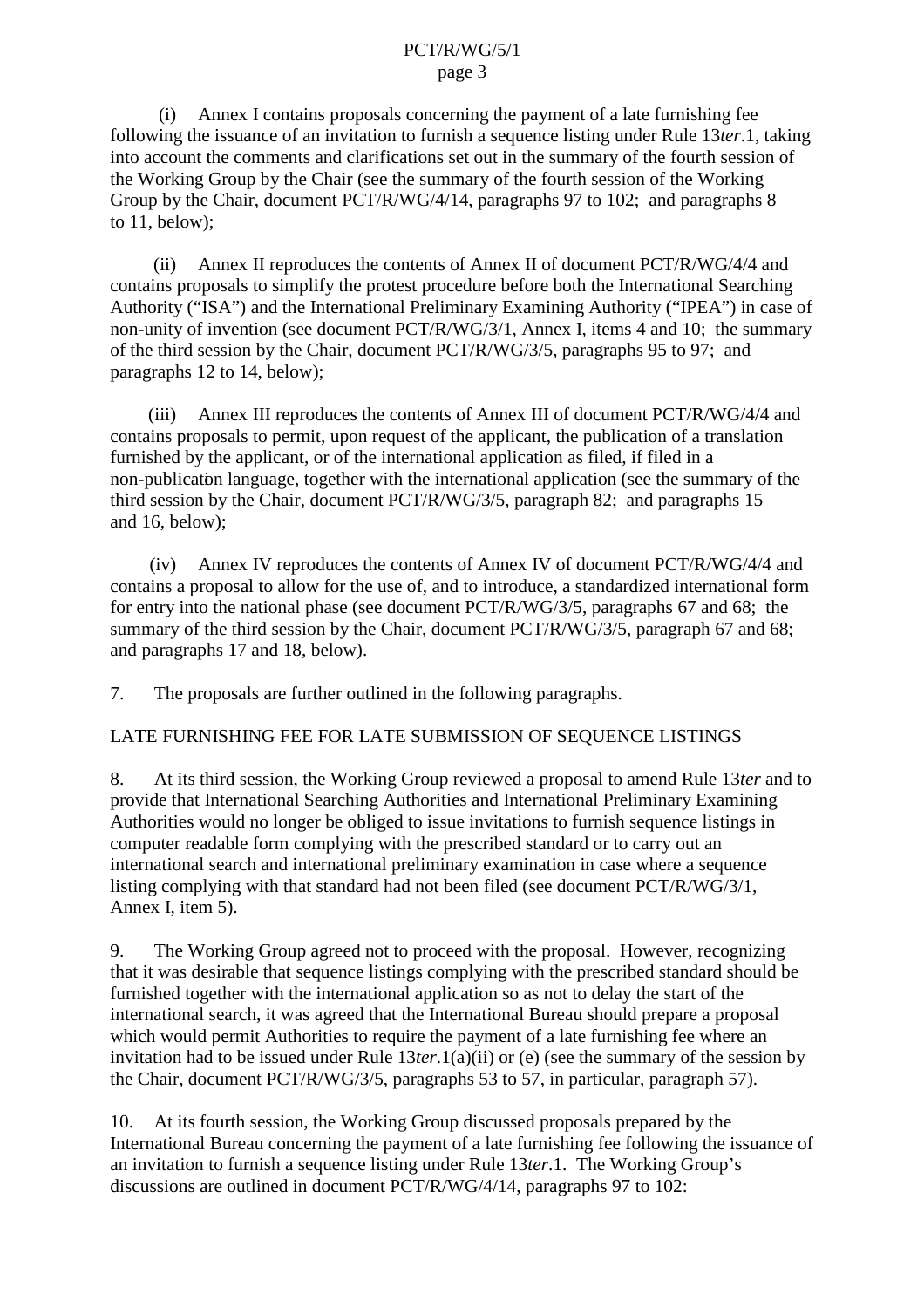#### PCT/R/WG/5/1 page 4

<span id="page-3-0"></span>"97. Discussions were based on document PCT/R/WG/4/4, Annex I.

"98. The Working Group agreed that the Secretariat should p repare revised proposals taking into account the comments and clarifications set out in the following paragraphs.

### *"Rule 13ter.1*

"99. The Working Group agreed that Rule 13 *ter*.1(a) as proposed to be amended should be further amended so as to also require the payment of a late furnishing fee in the case where an invitation was issued under Rule 13 *ter.* 1(a)(i).

"100. The Working Group agreed that Rule 13 *ter*.1(c) as proposed to be amended should be further amended to read:

"(c) If the applicant has does not, within the time limit fixed in the invitation, furnished the required sequence listing and paid any required late furnishing fee comply with an invitation under paragraph (a) within the time limit fixed in the invitation - the International Searching Auth ority shall not be required to search the international application to the extent that such non-compliance has the result that a meaningful search cannot be carried out without the required sequencelisting."

"101. Certain delegations suggested the fixing of a maximum amount for the late furnishing fee, but other delegations noted that the Regulations in general left the fixing offeestothediscretion of each Authority.

"102. One delegation expressed concernast other operation of Rule 13*ter*. 1 in the ca se where an international application is forwarded from one (non -competent) Authority to another (competent) Authority."

11. As agreed by the Working Group at its fourth session, Annex I to this document contains revised proposals f or amendment of the PCT Regulations concerning the payment of a late furnishing fee following the issuance of an invitation to furnish a sequence listing under Rule 13*ter*.1, taking into account the comments and clarifications set out in the summary of the fourthsession of the Working Group by the Chair (see the summary of the fourth session of the Working Group by the Chair, document PCT/R/WG/4/14, paragraphs 97 to 102).

SIMPLIFIEDPROTESTPROCEDUREINCASEOFNON -UNITY OF INVENTION

12. With regard to the protest procedure before both the International Searching Authority ("ISA") and the International Preliminary Examining Authority ("IPEA") in case of non -unity of invention, the Working Group during its third session agreed that the International Bureau should prepare a proposal for simplifying the protest procedure under Rules 40 and 68 (see the summary of the session by the Chair, document PCT/R/WG/3/5, paragraphs 95 to 97, in particular, paragraph 97).

13. It was also agreed (seed ocument PCT/R/WG/3/5, paragraph 97) that: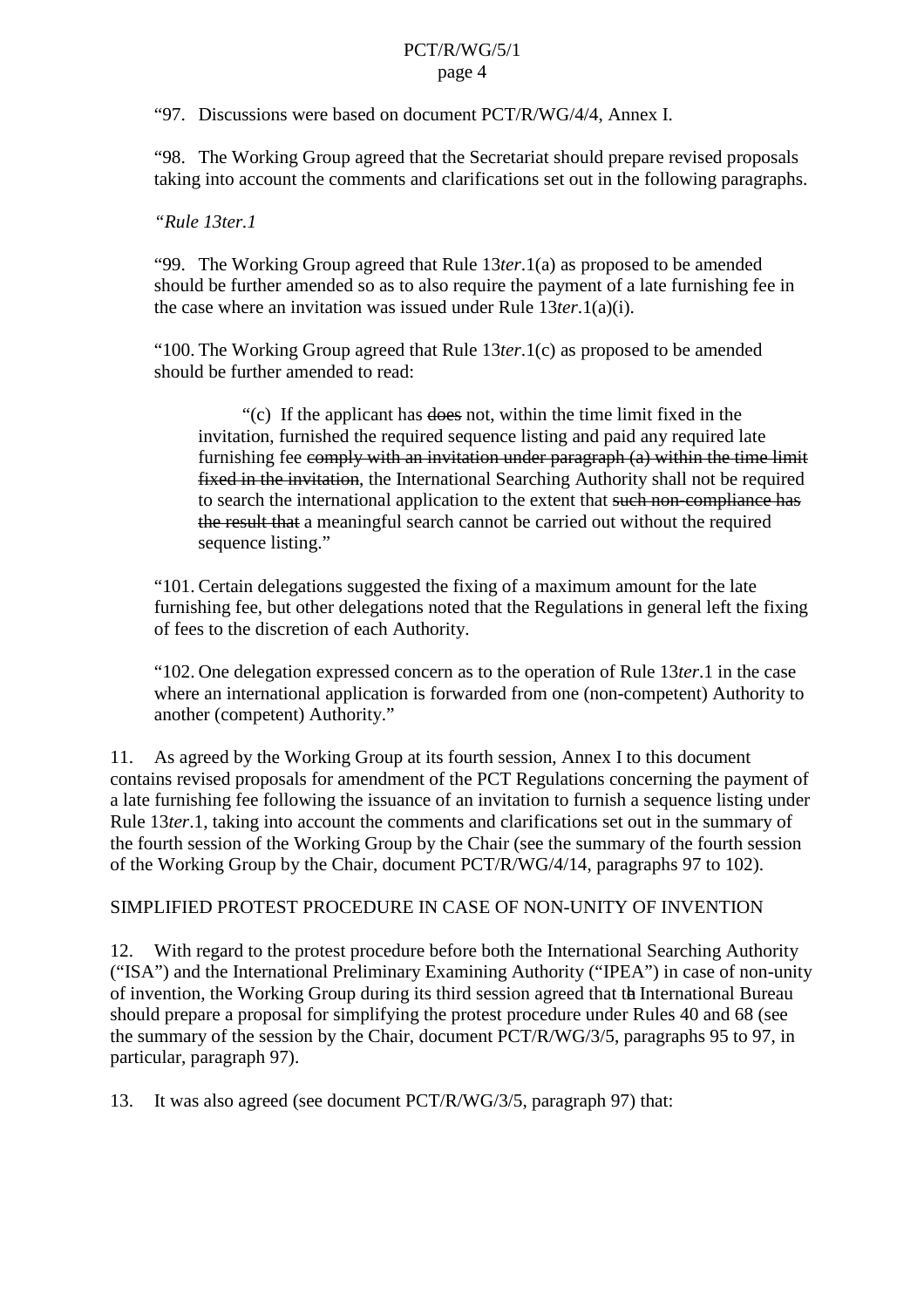<span id="page-4-0"></span>"...in order to discover more information about the experience of Authorities regarding this issue, the International Bureau should send out a questionnaire as king them to indicate how man yinvitations the yissued per year under Rules 40 and 68, how many additional fees were paid under protest, and how many of the invitations were in respect of applications containing claims to more than, say, 10 inventions."

14. Forthe fourth session of the Working Group, the International Bureau had prepared a proposalto amend Rules 40 and 68 according Iv (see Annex II of document PCT/R/WG/4/4). However, having regard to the time available for discussion during the fourth session, discussions on this proposal were deferred until the next session of the Working Group. Annex IIto this document reproduces the contents of Annex II of document PCT/R/WG/4/4 for discussion at this session. An overview of the replies received in response to the questionnaire sent out by the International Bureau to all International Searching and Preliminary Examining Authorities (Circular C.PCT 896) is contained indocument PCT/R/WG/4/4Add.1.

### PUBLICATION OF TRANSLATION FURNISHED BY THE APPLICANT

15. During its third session, the Working Group discussed proposals for a possible deletion of Article 64(4), based on document PCT/R/WG/3/1, Annex II, item 28. The Working Group agreed that further consideration of this matter, while it would be within the competence of the Working Group, should be deferred until progress had been made in discussions of prior artissues by the Standing Committee for the Law of Patents (SCP). As a related matter, the Working Group agreed, however, that the International Bureau should look into the possibility of amending Rule 48 so as to provide for the electronic publication by the International Bureau of translations, furnished by the applicant, of the international application (see the summary of the C hair of the third session of the Working Group, document PCT/R/WG/3/5, paragraphs 78 to 82).

16. Forthe fourth session of the Working Group, the International Bureau had prepared a proposal to amend Rule 48 so as to require the Int ernational Bureau, on request of the applicant, to publish, to gether with the international application, any translation of the international application furnished by the applicant or, where the international application was filed in a language which is no talanguage of publication, the international application in the language in which is was filed (see Annex III of document PCT/R/WG/4/4). However, having regard to the time available for discussion during the fourth session, discussions on this proposal were deferred until the next session of the Working Group. Annex III to this document reproduces the contents of Annex III of document PCT/R/WG/4/4 for discussion at this session.

## INTERNATIONAL FORM FORNATIONAL PHASE ENTRY

17. Atthe third session of the Working Group, several delegations and representatives of users supported the proposed introduction of a standardized international form for entry into the national phase (seed ocument PCT/R/WG/3/1, Annex I, item 11 (introduce int ernational forms for national phase entry)), including standard texts of declarations similar to those provided for in the case of the request form under Rule 4.17, on the understanding that the use of such a form by applicants would be optional and not a requirement for a valid national phase entry. The Working Group agreed that the International Bureaushould prepare such a proposal (seedocument PCT/R/WG/3/5, paragraphs 67 and 68).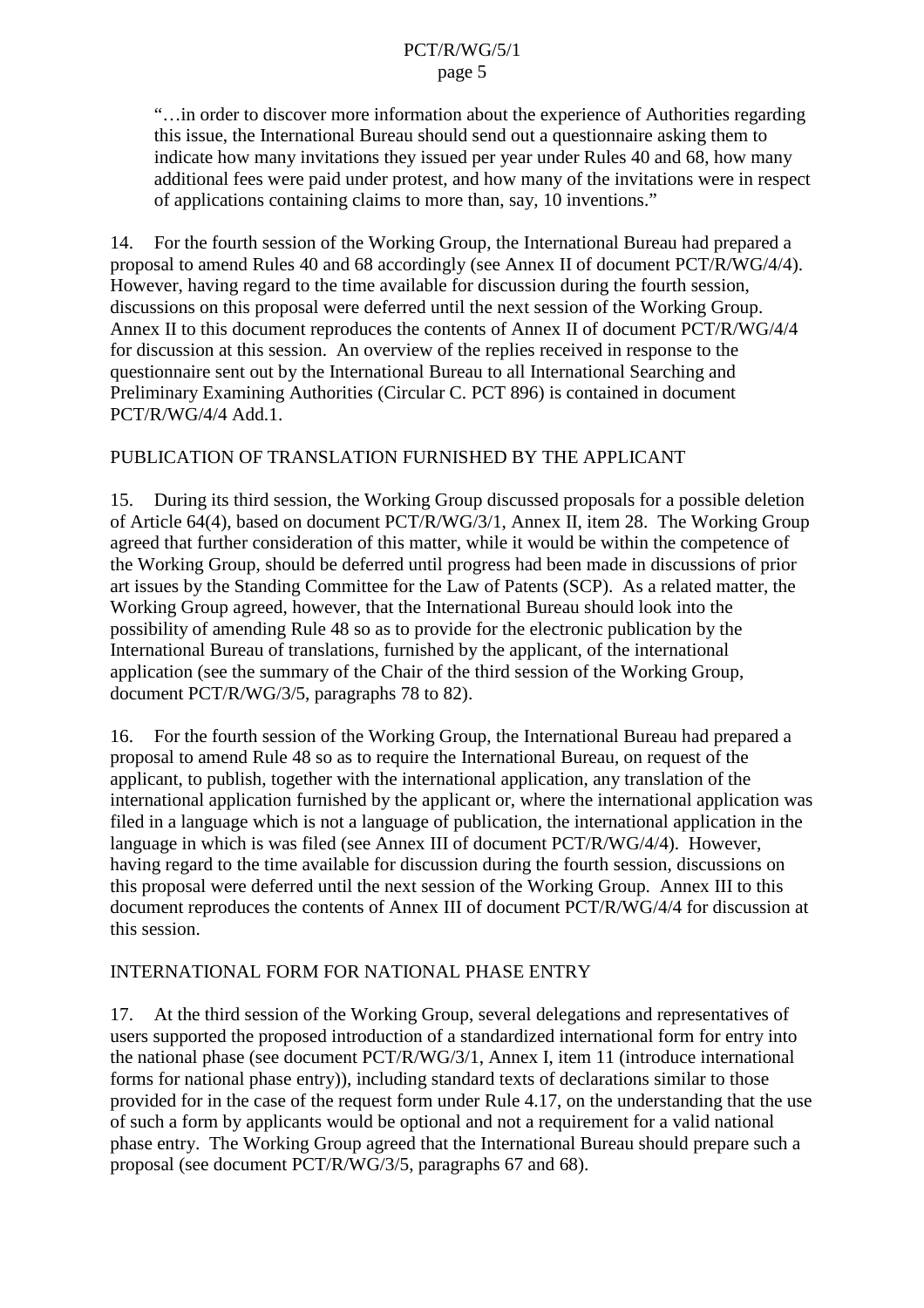### PCT/R/WG/5/1 page 6

<span id="page-5-0"></span>18. Forthe fourthsession of the Working Group, the International Bureau had prepared a proposal to amend Rule 49.4 accordingly (see Annex IV of document PCT/R/WG/4/4). However, having regard to the time available for discussion during the fourth session, discussions on this proposal were deferred unt il the next session of the Working Group. Annex IV to this document reproduces the contents of Annex IV of document PCT/R/WG/4/4 for discussion at this session. As regards the draft of a standardized international form for entry into the national phase, the International Bureau is studying the possible content of such form, taking into account the various national requirements of designated and elected Offices allowed under Rule 51*bis*.

> *19. The Working Group is invited to consider the proposals contained in the Annexes to this document.*

> > [Annexesfollow]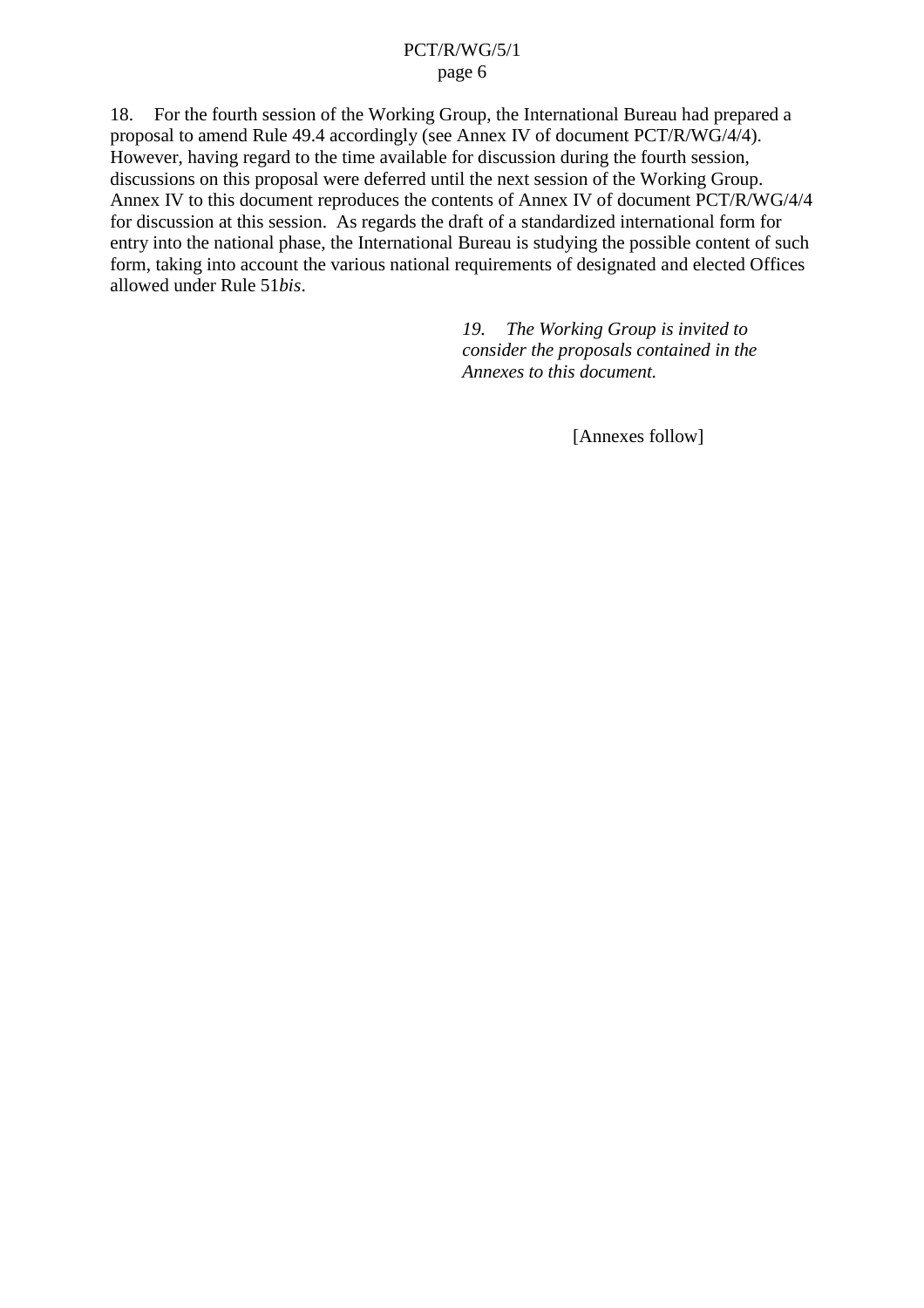### **ANNEXI**

## PROPOSED AMENDMENTS OF THE PCT REGULATIONS: <sup>2</sup>

## LATEFURNISHINGFEEFORLATESUBMISSION OF SEQUENCELISTINGS

### **TABLEOFCONTENTS**

<sup>&</sup>lt;sup>2</sup> Proposed additions and deletions are indicated, respectively, by underlining and striking through the text conce rned. Certain provisions that are not proposed to be amended may be included for ease of reference.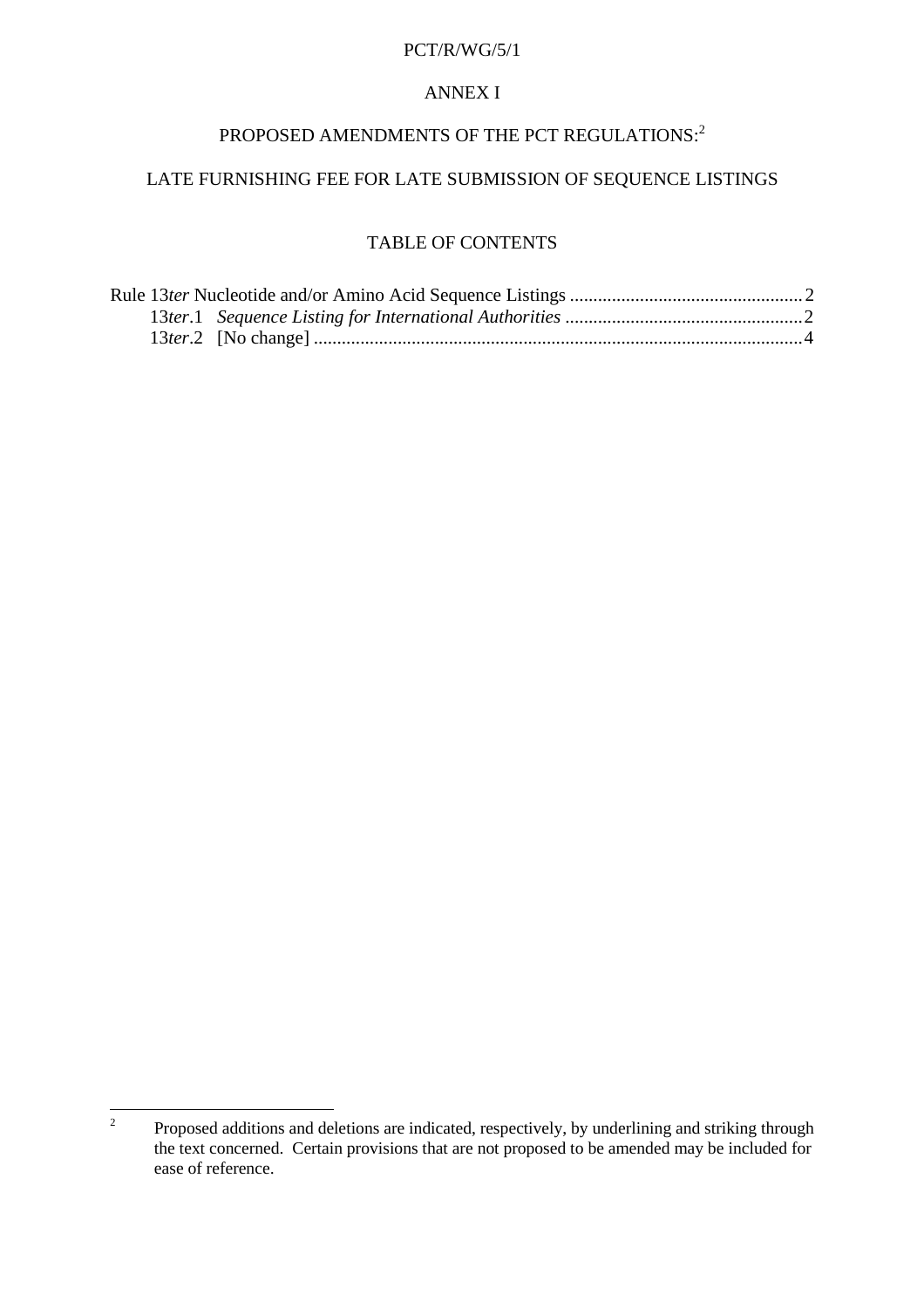### PCT/R/WG/5/1 Annex I, page 2

### **Rule 13***ter*

### **Nucleotide and/or Amino Acid Sequence Listings**

<span id="page-7-0"></span>13*ter*.1 *Sequence Listing for International Authorities*

(a) Where the International Searching Authority finds that the international application contains disclosure of one or more nucleotide and/or amino acid sequences but:

(i) [Nochange]

(ii) the applicant has not already furnished a sequence listing in computer readable form complying with the standard provided for in the Administrative Instructions, that Authority may invite the applicant to furnish to it and to pay, where applicable, the late furnishing feereferred to paragraph (a  $-bis$ ), within a time limit fixed in the invitation, a sequence listing in such a form complying with that standard.

[COMMENT: Text modeled after Rule 12.3(c)(ii). Further amendments of Rule 13*ter* are proposedindocument PCT/R/WG/5/3 (Deposit of Sequence Listings).]

(a-*bis*) The furnishing of a sequence listing in response to an invitation under paragraph  $(a)(ii)$  may be subjected by the International Searching Authority to the payment to it, for its own benefit, of a late furnishing fee. The amount of the late furnishing feeshall be determined by the International Searching Authority and shall be specified in the invitation  $under paragraph(a)(ii).$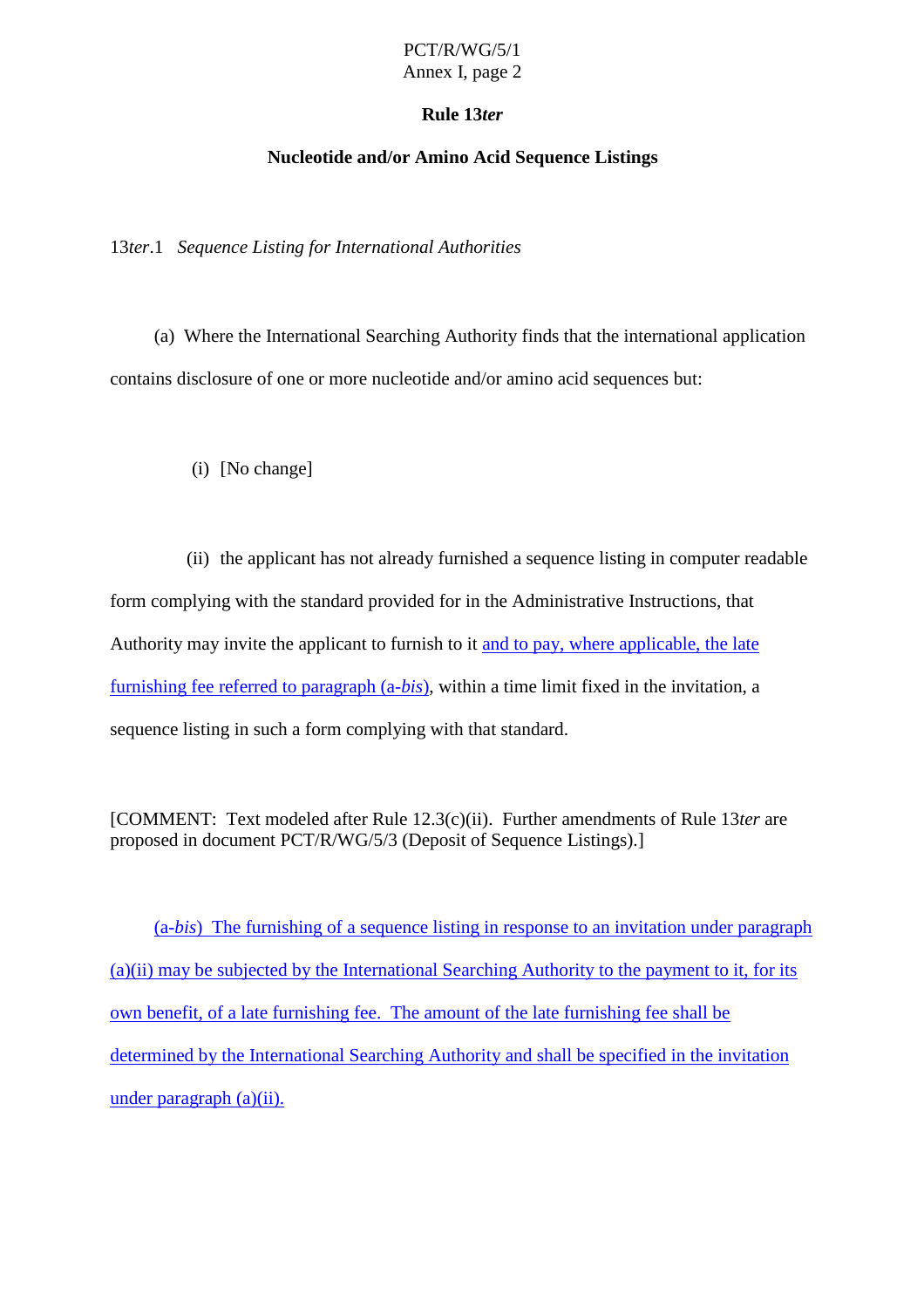### PCT/R/WG/5/1 Annex I, page 3

*[Rule 13ter.1(a), cont inued]*

[COMMENT:Textmodeled after Rules 12.3(e) and 40.2(a). During the fourth session of the Working Group, certain delegations suggested the fixing of a maximum amount for the late furnishing feebut other delegations noted that the Regulations in general left the fixing of fees for the benefit of Authorities to the discretion of each Authority (see the summary by the Chair of the fourth session of the Working Group, document PCT/R/WG/4/14, paragraph 101). Inview of the latter, the proposal has not been further revised and remains as presented in Annex I of document PCT/R/WG/4/4.]

(b) *[Remains deleted]*

(c) If the applicant has does not, within the time limit fixed in the invitation, furnished

the required sequence listing and paid any required la te furnishing fee comply with an

invitation under paragraph (a) within the time limit fixed in the invitation  $\qquad \qquad$ , the International

Searching Authority shall not be required to search the international application to the extent

that such non-compliance has the result that a meaningful search cannot be carried out.

[COMMENT: The proposed amendment of paragraph (c) was approved by the Working Group at its fourth session (see the summary by the Chair of the fourth session of the Working Group, document PCT/R/WG/ 4/14, paragraph 100).

(d) [Nochange]

(e) [Nochange] Paragraphs (a) and (c) shall apply *mutatis mutandis* to the procedure

before the International Preliminary Examining Authority.

[COMMENT: No change is proposed to paragraph (e) which is included in this document only for ease of reference. The effect of the proposed changes to paragraph (a) would be that the International Preliminary Examining Authority would be permitted, under paragraph (e), to require the payment of a late furnishing fee where it had issued an invitation to furnish a sequencelisting complying with the prescribed standard.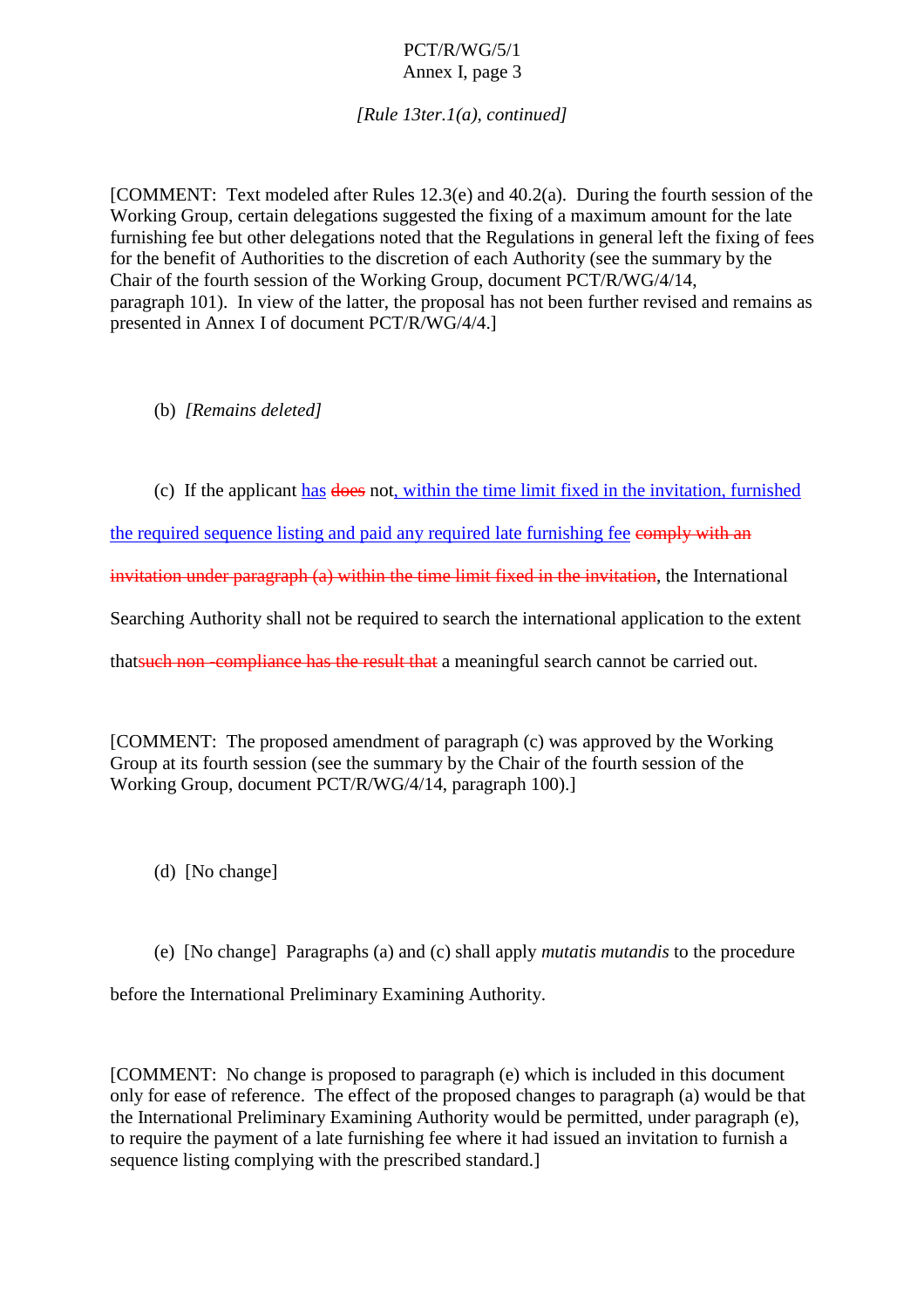PCT/R/WG/5/1 Annex I, page 4

<span id="page-9-0"></span>13*ter*.2 [Nochange]

[Annex IIfollows]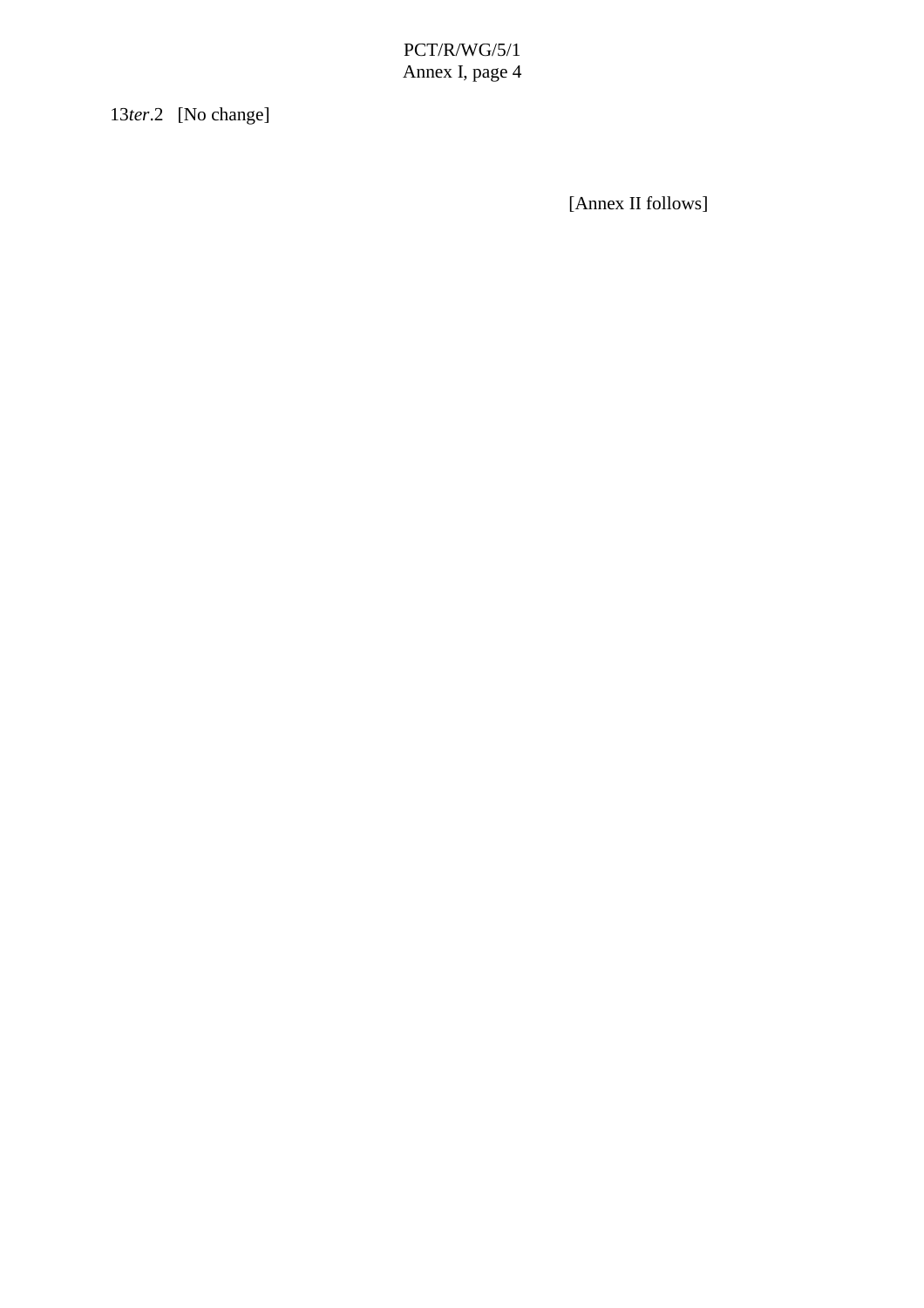## **ANNEXII**

# PROPOSED AMENDMENTS OF THE PCT REGULATIONS:  $^{\rm 3}$

## SIMPLIFIEDPROTESTPROCEDUREINCASEOFNON -UNITY OF INVENTION

### **TABLEOFCONTENTS**

| Rule40LackofUnityofInvention(InternationalSearch) manufactured and 2             |  |
|----------------------------------------------------------------------------------|--|
|                                                                                  |  |
|                                                                                  |  |
|                                                                                  |  |
| Rule68LackofUnityofInvention(InternationalPreliminaryExamination) manufactured 5 |  |
|                                                                                  |  |
|                                                                                  |  |
|                                                                                  |  |
|                                                                                  |  |

<sup>&</sup>lt;sup>3</sup> Proposed additions and deletions are indicated, respectively, by underlining and striking through the text concerned. Certain provisions that are not proposed to be a member of the text concerned. Certain provisions th the text concerned. Certain provisions that are not p ease of reference.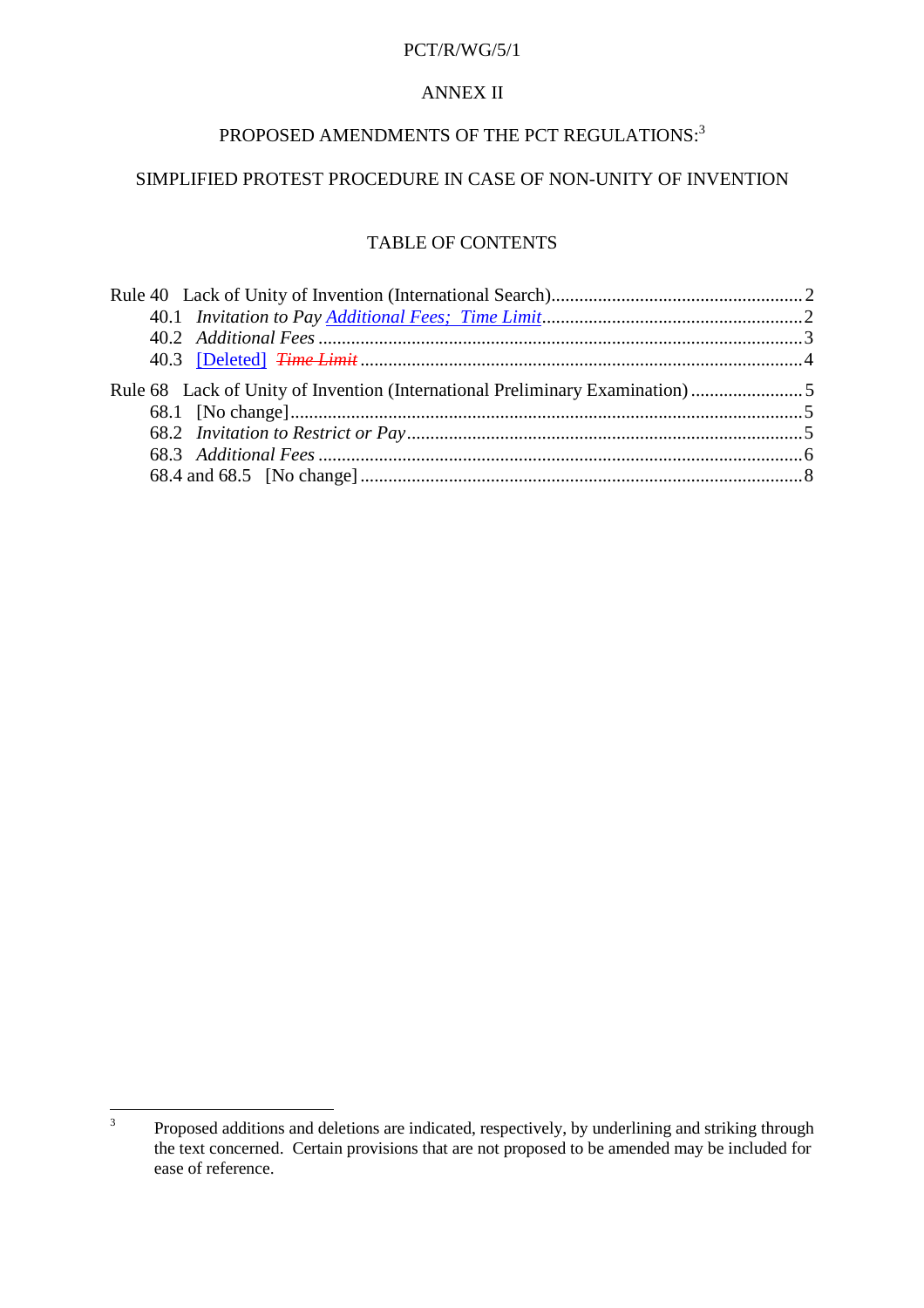## Annex II, page 2

## **Rule 40**

## **Lack of Unity of Invention (International Search )**

<span id="page-11-0"></span>40.1 *Invitation to Pay Additional Fees; Time Limit*

[COMMENT: Clarification only.]

The invitation to pay additional fees provided for in Article  $17(3)(a)$  shall:

(i) specify the reasons for which the international application is not considered as

complying with the requirement of unity of invention ; and shall

(ii) invite the applicant to pay the additional fees within [one month] [two months]

from the date of the invitation, and indicate the amount of those fees to be paid ; and

(iii) invite the ap plicant to pay, where applicable, the protest feeder red to in Rule 40.2(e) within [one month] [two months] from the date of the invitation, and indicate the amount to be paid.

[COMMENT:Itisproposed to amend Rule 40.1 so as to deal with all matters two beincluded in the invitation to the applicant (reasons, time limit for payment of additional fees and amount of those fees; where applicable, time limit for payment of protest fee and amount of that fee) for injust one Rule. See also Rule 40.3, below , which is proposed to be deleted. For the time limit for compliance with the invitation under items (ii) and (iii), two months would be consistent with the PLT but one month may be more appropriate to the tighter time frame under which the PCT procedure operates.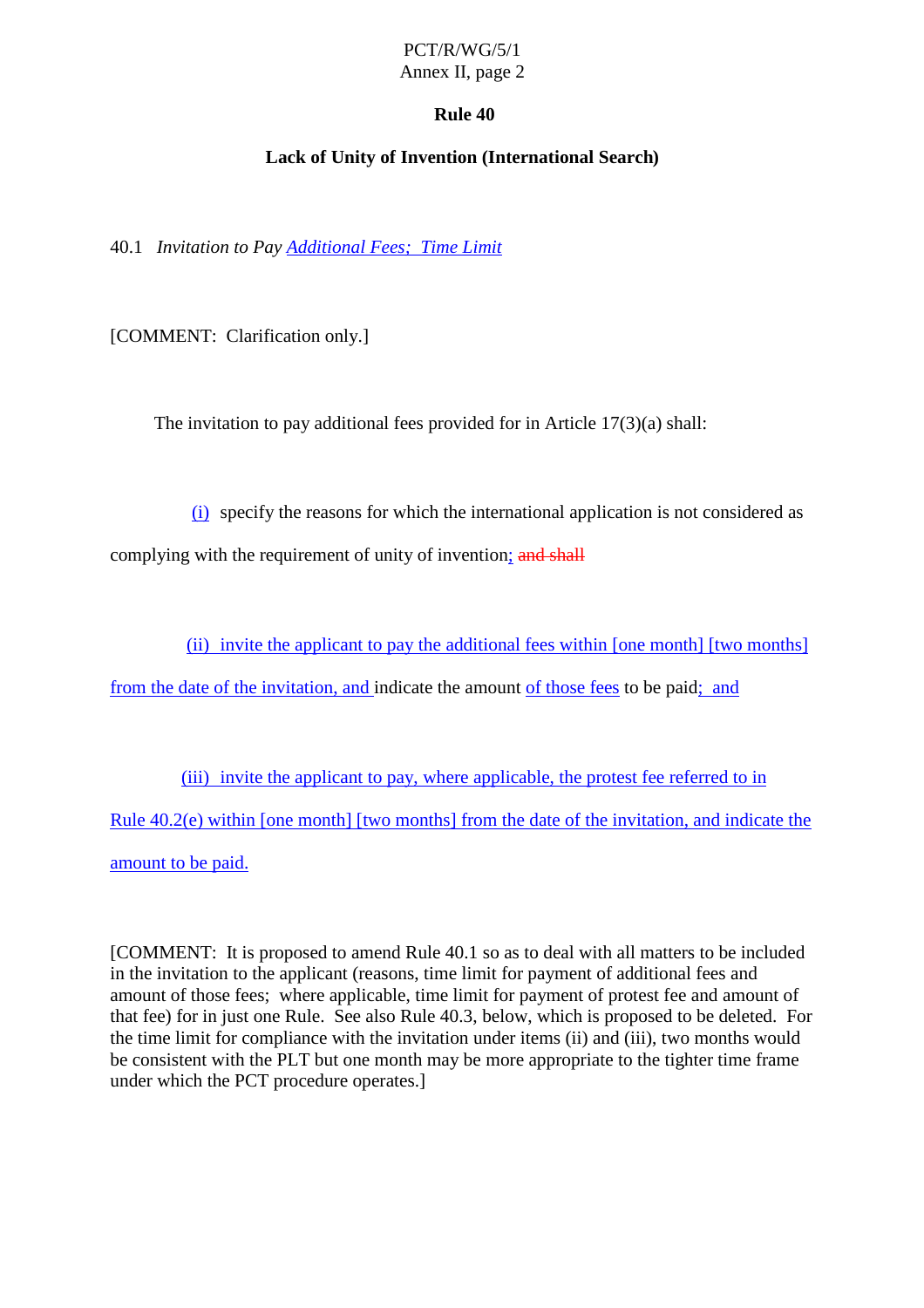### <span id="page-12-0"></span>40.2 *Additional Fees*

 $(a)$  and  $(b)$  [No change]

(c) Any applicant may pay the additional fee under protest, that is, accompanied by a reasoned statement to the effect that the international application complies with the requirement of unity o finvention orthat the amount of the required additional fee is excessive. Such protests hall be examined by a three-member board of appeal or other review body constituted in the framework special instance of the International Searching Authority or any competent higher authority , which, to the extent that it finds the protest justified, shall order the total or partial reimbursement to the applicant of the additional fee. On the request of the applicant , the text of both the protest and the decision the reconshall be notified to the designated Offices together with the international search report. The applicant shall submit any translation thereof with the furnishing of the translation of the international application required under Article 22.

[COMMENT: To simplify the procedure, it is proposed to leave the form of the review body and its composition to the ISA. The expression "board of appeal or other review body constituted in the framework of ... " is modeled after the terminology in paragraph 1.11 of the Explanatory Notes on the Patent Law Treaty. Furthermore, it does not appear necessary to provide for a protest in respect of unity of invention to be considered, in the first instance, by a higher authority than a board of appeal or other review body constituted in the framework the ISA. This would, of course, not preventa higher authority from hearing an appeal against a decision of that board of appeal or other review body.]

(d) [Deleted] The three -member board, special instance or competent hig her authority, referred to inparagraph (c), shall not comprise any person who made the decision which is the subjectoftheprotest.

[COMMENT:Itisproposedthattheform of the review body and its compositions hould be left to the ISA.]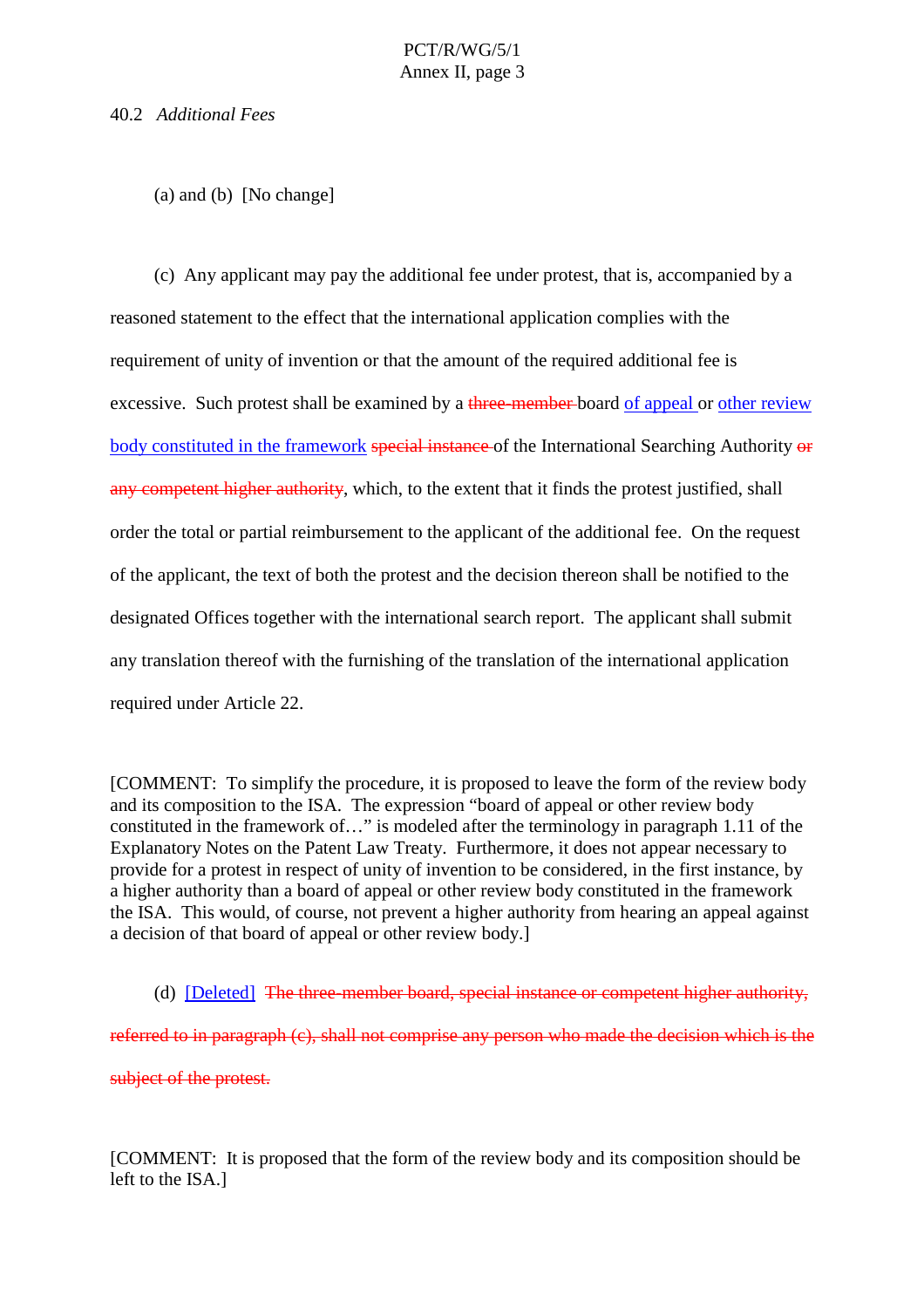## PCT/R/WG/5/1 Annex II, page 4

*[Rule 40.2, con tinued]*

<span id="page-13-0"></span> $(e)$  The examination of a protest referred to in paragraph  $(c)$  may be subjected by the

International Searching Authority to the payment to it, for its own benefit, of a protest fee. Where the applicant has, under paragraph  $\epsilon$  (c), paid an additional fee under protest, the International Searching Authority may, after a prior review of the justification for the invitation to pay an additional fee, require that the applicant pay a fee for the examination of the protest ("protest fee"). The protest fees hall be paid within one month from the date of the notification to the applicant of the result of the review. Where the applicant has not, within the time limit under Rule  $40.1(iii)$ , paid any required If the protest fee is not so paid the protest shall be considered withdrawn and the International Searching Authority shalls o declare. The protest feeshall be refunded to the applicant where the three-member board of appeal or other review body special instance or higher authority referred to inparagrap h (c) finds that the protest was entirely justified.

[COMMENT: The amendment to the first sentence is proposed for the purposes of simplification – it does not appear necessary to oblige an ISA which wishes to require the payment of a protest fee for the examination of the protest to apply at wo stage review process. The proposed amendment to the last sentence is consequential on the proposed  $amendment of paragraph (c).$ ]

40.3 [Deleted] *Time Limit*

The time limit provided for in Article 17(3)(a) shall b e fixed, in each case, according to the circumstances of the case, by the International Searching Authority; its hall not be shorter than 15 or 30 days, respectively, depending on whether the applicant's address is in the same country as orina different country from that in which the International Searching Authority is located, and it shall not be longer than  $45$  days, from the date of the invitation.

[COMMENT:SeeCommentonRule 40.1 as proposed to be amended, above.]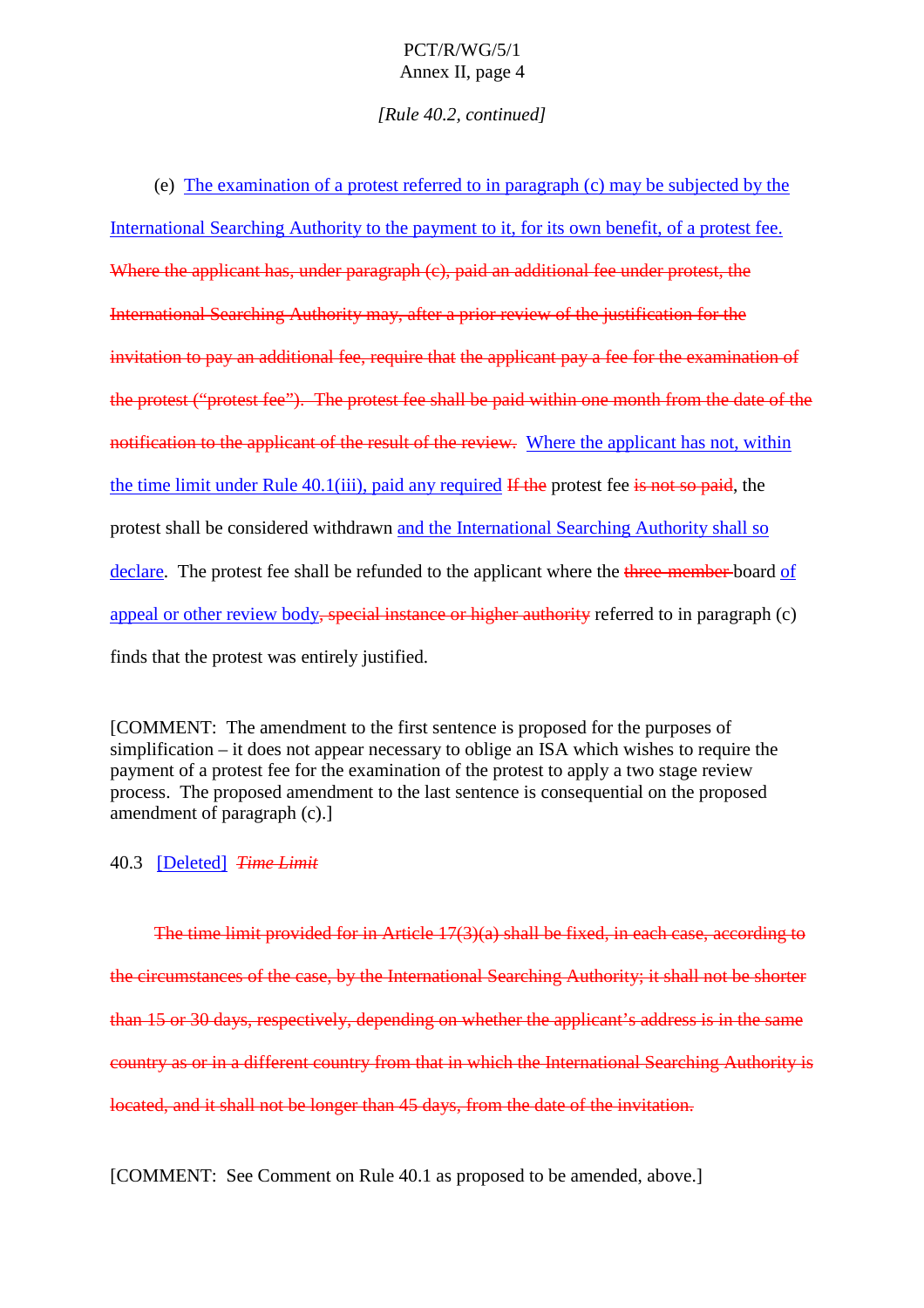### Annex II, page 5

### **Rule 68**

### **Lack of Unity of Invent ion**

### **(International Preliminary Examination)**

<span id="page-14-0"></span>68.1 [Nochange]

[PRO DOMO: Rule 68 could be further simplified by deleting Rule 68.1 and amending Rule  $68.2$  to provide an invitation in all cases (subject to Rule  $66.1$ (e)), in line with the Chapter I procedur e under Rule 40.1. However, this is not proposed since it would take away the presentapplicant -friendly "no invitation" procedure under Rule 68.1.]

68.2 *Invitation to Restrict or Pay*

Where the International Preliminary Examining Authority finds that the requirement of unity of invention is not complied with and chooses to invite the applicant, at his option, to restrict the claims ortop a vadditional fees, the invitation it shall :

(i) specify at least one possibility of restriction which, in the opin ion of the International Preliminary Examining Authority, would be in compliance with the applicable requirement: **and shall** 

(ii) specify the amount of the additional feeds and the reasons for which the international application is not considered as com plying with the requirement of unity of invention; .Hishall, at the same time,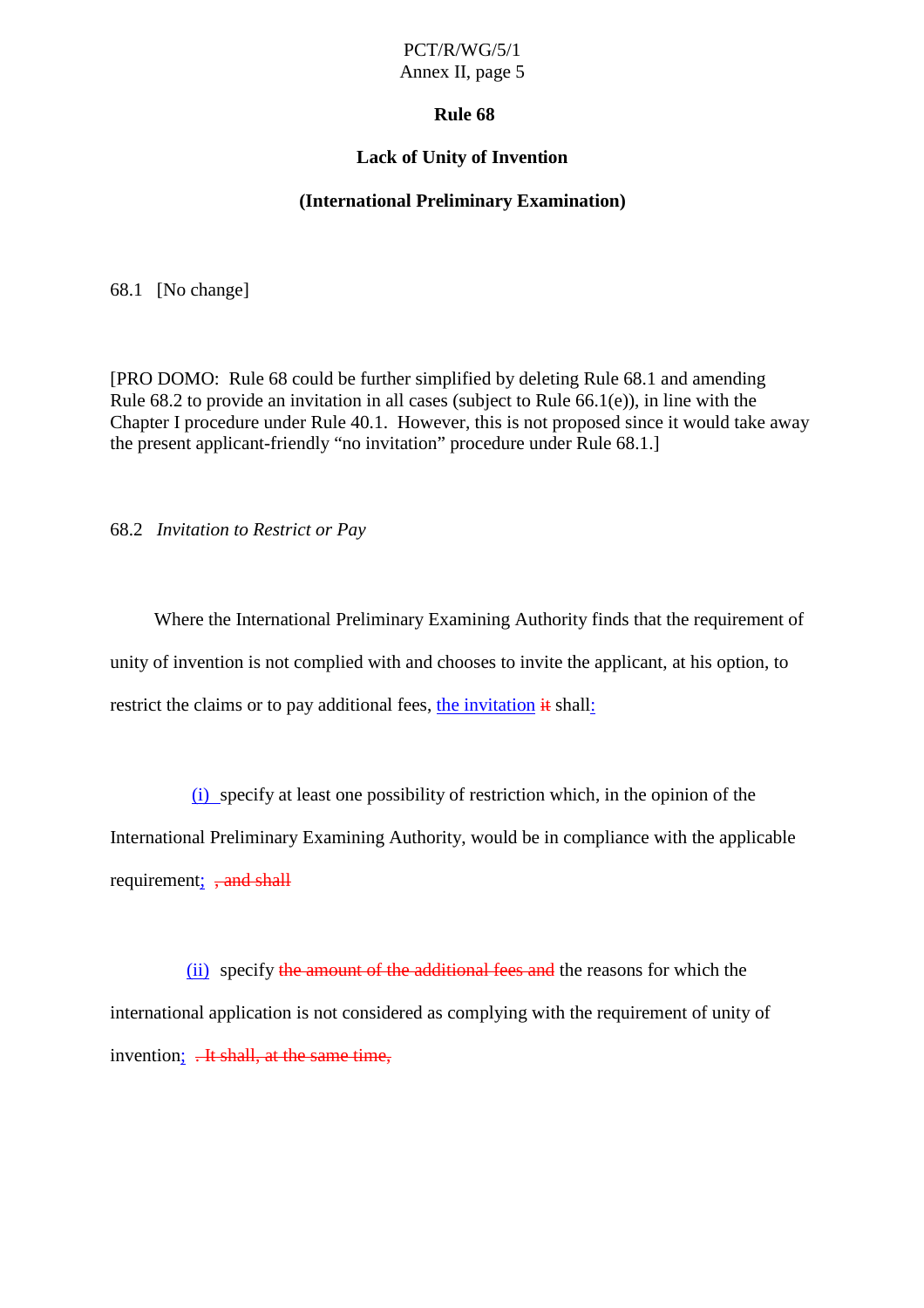*[Rule 68.2, continued]*

<span id="page-15-0"></span>(iii) invite the applicant to comply with the invitation within [one month] [two months] from the date of the invitation; fix a time limit, with reg ard to the circumstances of the case, for complying with the invitation; such time limits hall not be shorter than one month, and it shall not be longer than two months, from the date of the invitation

(iv) indicate the amount of the required additional f ees to be paid in case the applicantsochooses; and

(v) invite the applicant to pay, where applicable, the protest fee referred to in Rule 68.3(c) within [one month] [two months] from the date of the invitation, and indicate the amount to be paid.

[COMMENT: The amendments proposed to Rule 68.2 correspond to those proposed to Rule 40.1.]

68.3 *Additional Fees*

 $(a)$  and  $(b)$  [No change]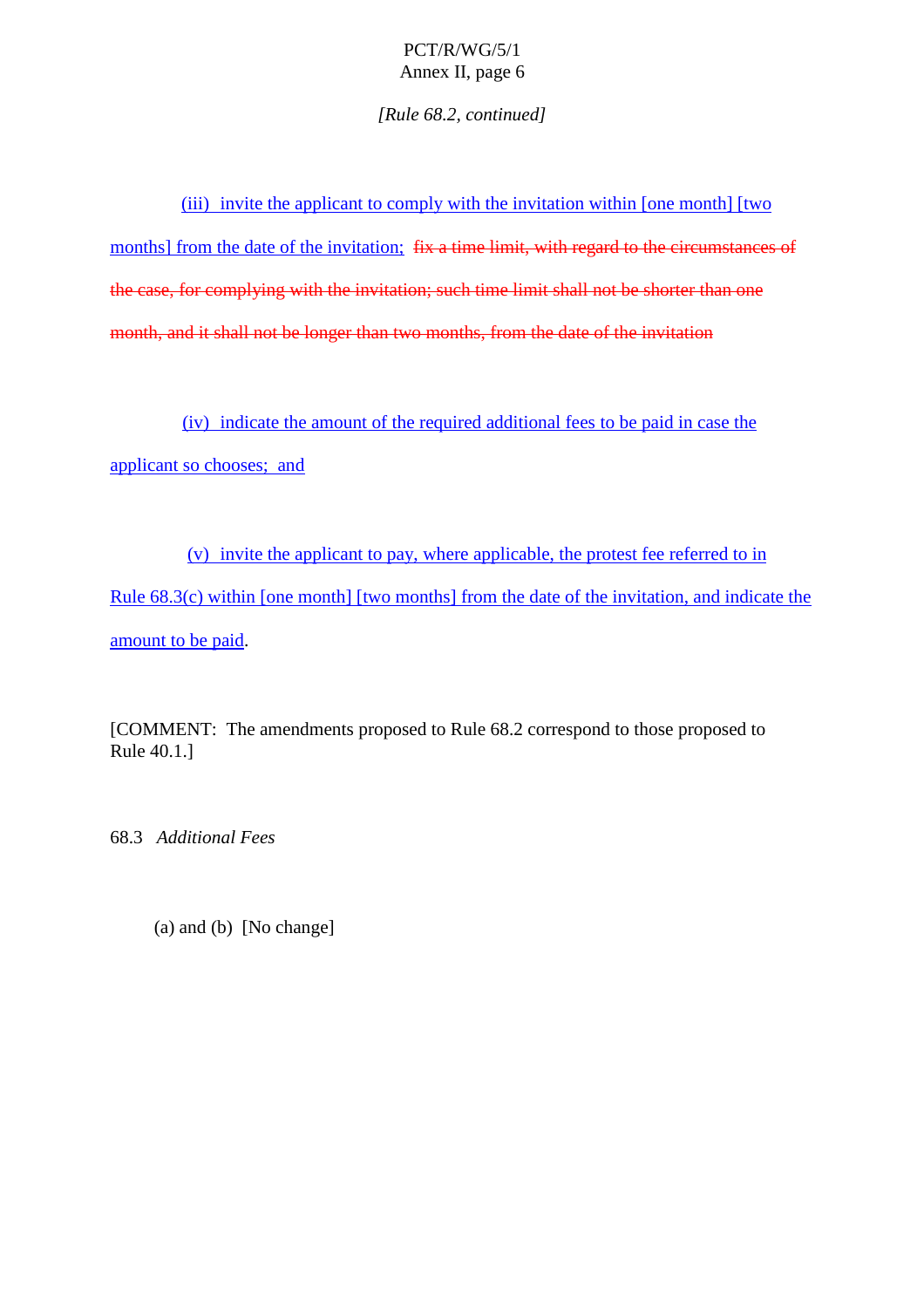### PCT/R/WG/5/1 Annex II, page 7

*[Rule 68.3, continued]*

(c) Any applicant may pay the additional fee underprotest, that is, accompanied by a reasoned statement to the effect that the international application complies with the requirement of unity of invention or that the amount of the required additional fee is excessive. Such protests hall be examined by a three-member board of appeal or other review body constituted in the framework special instance of the International Preliminary Examining Authority <del>, or any competent higher authority</del>, which, to the extent that it finds the protest justified, shall order the total or partial reimbursement to the app licant of the additional fee. On the request of the applicant, the text of both -the protest and -the decision thereonshall be notified to the elected Offices as an annex to the international preliminary examination report.

[COMMENT: The amendments propose dto paragraph (c) correspond to those proposed to  $Rule 40.2(c).$ ]

(d) [Deleted] The three -member board, special instance or competent higher authority, referred to inparagraph (c), shall not comprise any person who made the decision which is the subjectoftheprotest.

[COMMENT: The proposed deletion of paragraph (d) corresponds to the proposed deletion of Rule  $40.2(d)$ .]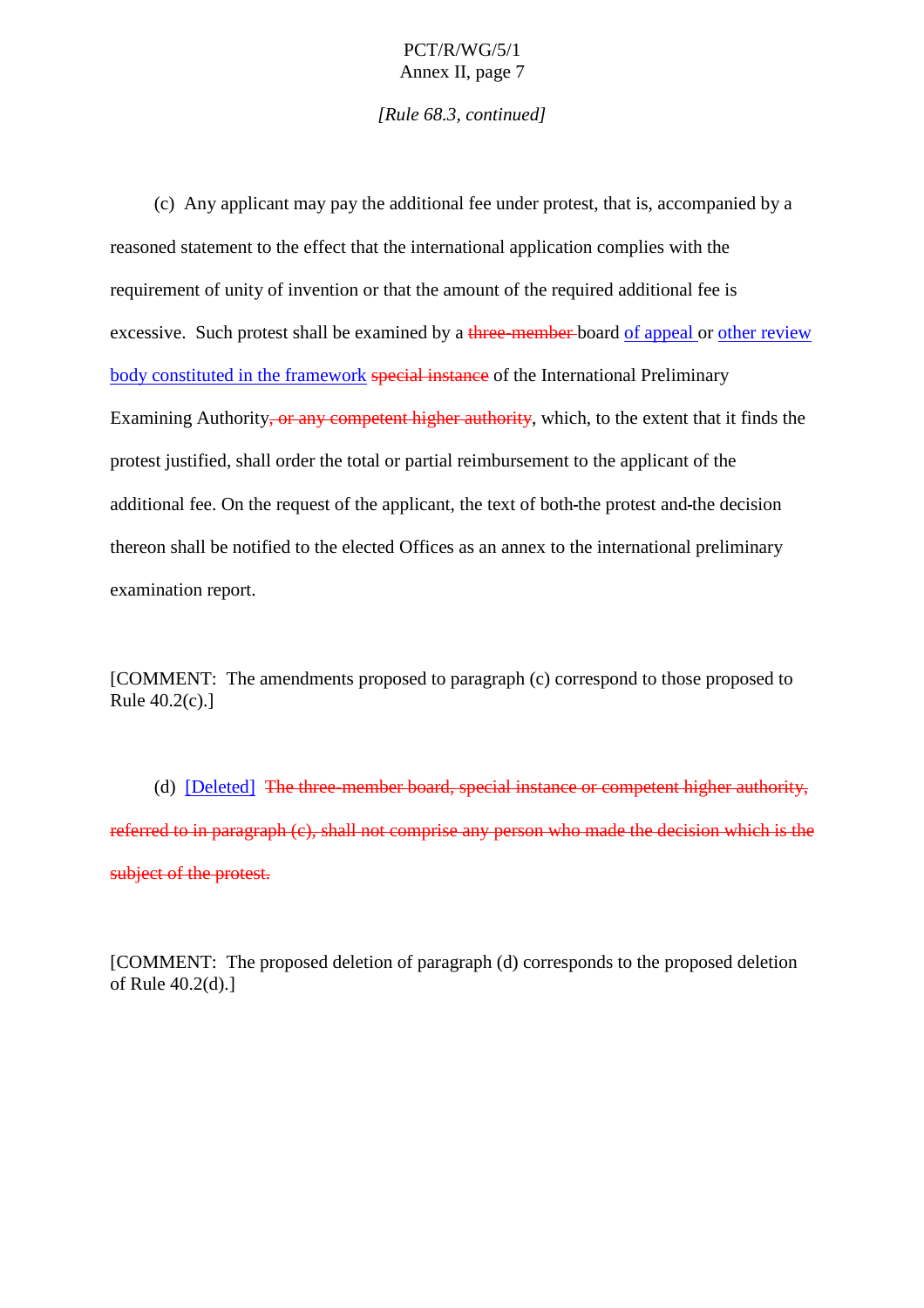## PCT/R/WG/5/1 Annex II, page 8

*[Rule 68.3, continued]*

<span id="page-17-0"></span> $(e)$  The examination of a protest referred to in paragraph  $(c)$  may be subjected by the International Prelimin ary Examining Authority to the payment to it, for its own benefit, of a protest fee. Where the applicant has, under paragraph (c), paid an additional fee under protest, the International Preliminary Examining Authority may, after a prior review of the justification for the invitation to pay an additional fee, require that the applicant pay a fee for the applicant pay a fee for the applicant pay a fee for the applicant pay a fee for the applicant pay a few formula in the the examination of the protest ("protest fee"). The protest feeshall be paid within one month from the date of the notification to the applicant of the result of the review . Where the applicant has not, within the time limit under Rule  $68.2(iii)$ , paid any required If the protest fee is not so paid—, the protest shall be considered withdrawn and the International Preliminary Examining Authority shalls odeclare . The protest feeshall be refunded to the applicant where three-member board of appeal or other review body , special instance or higherauthority referred to inparagraph (c) finds that the protest was entirely justified.

[COMMENT: The amendments prop osed to paragraph (e) correspond to those proposed to  $Rule 40.2(e).$ ]

68.4 and 68.5 [No change]

[Annex III follows]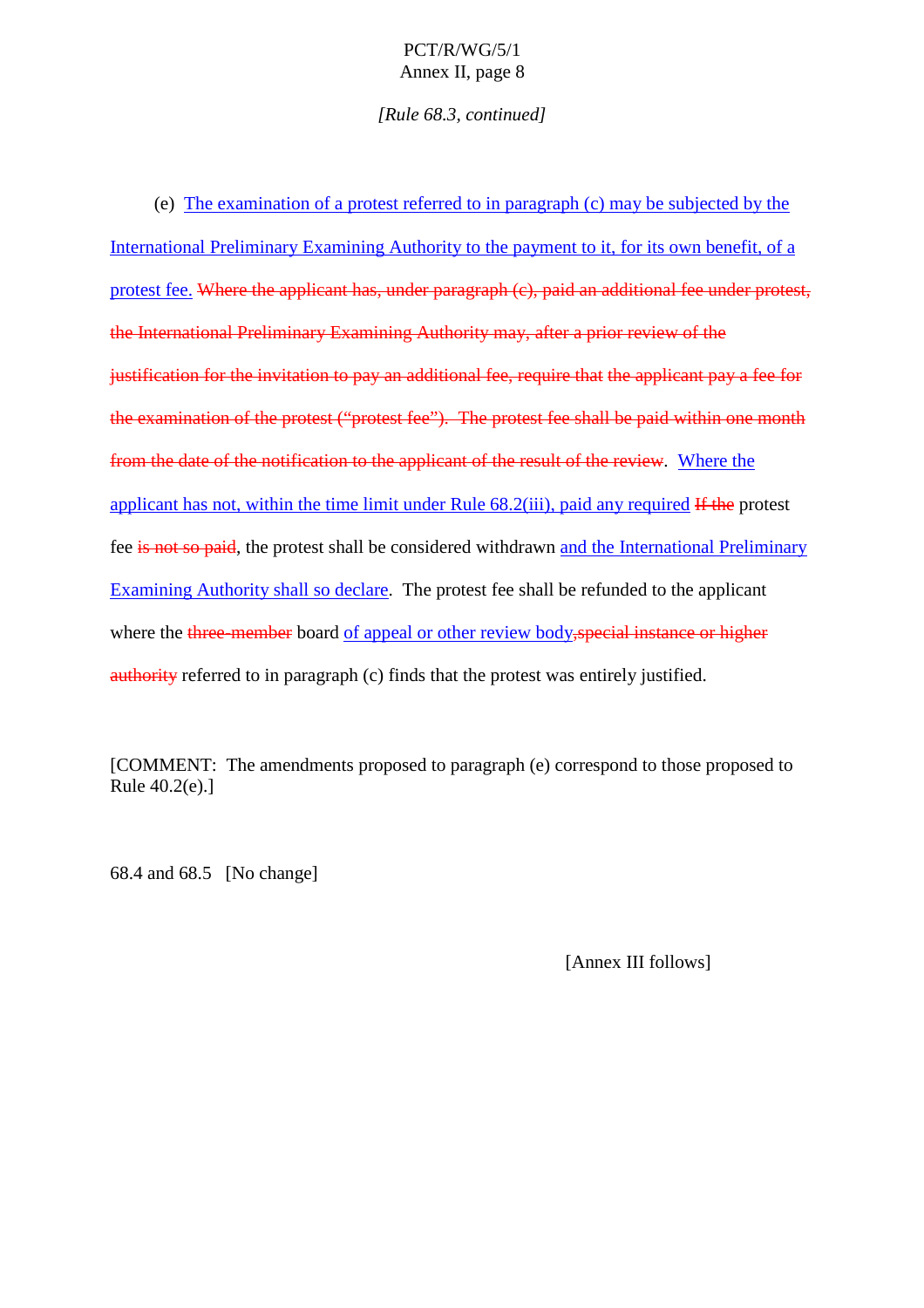#### **ANNEXIII**

## PROPOSED AMENDMENTS OF THE PCT REGULATIONS:  $4$

## PUBLICATION OF TRANS LATIONS IN ADDITION TO INTERNATIONAL PUBLIC ATION OF THE INT ERNATIONAL APPLICATI ON

### **TABLEOFCONTENTS**

<sup>&</sup>lt;sup>4</sup> Proposed additions and deletions are indicated, respectively, by underlining and striking through the text concerned. Certain provisions that are not proposed to be amended may be included for representations of representations of representations of representations of representations of representations of representatio ease of reference.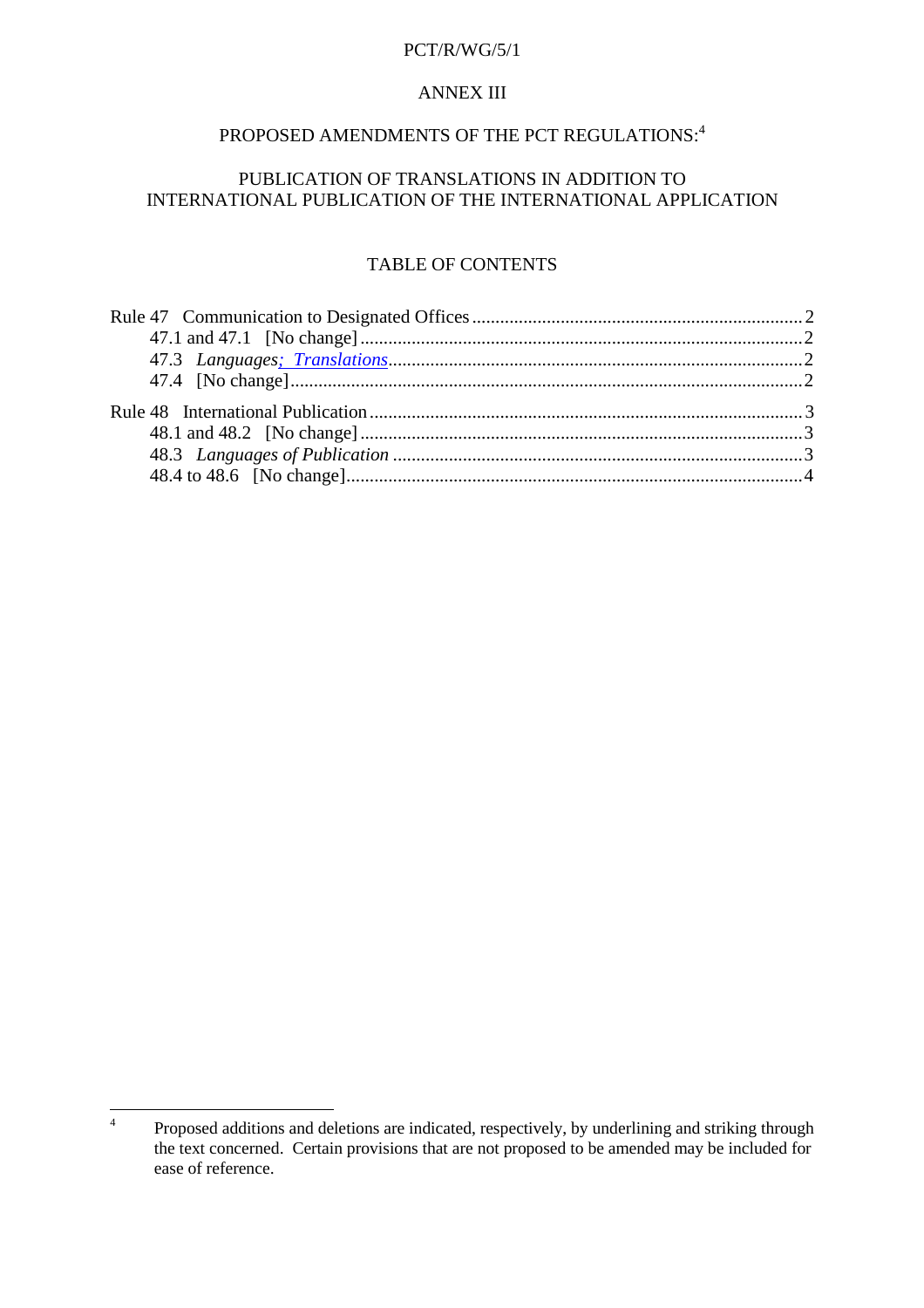## PCT/R/WG/5/1 Annex III, page 2

### **Rule 47**

### **Communication to Designated Offices**

<span id="page-19-0"></span>47.1 and 47.1 [No change]

47.3 *Languages; Translations*

(a) The international application communicated under Article 20 shall be in the language in which it is published.

(b) Where the language in which the international application is published is different from the language in which it was filed, the International Bureau shall furnish to any designated Office, upon the request of that Office, a copy of that application in the language  $in which it was filed \n $or of any translation furnished under Rule 48.3(d)(ii)$ .$ 

47.4 [Nochange]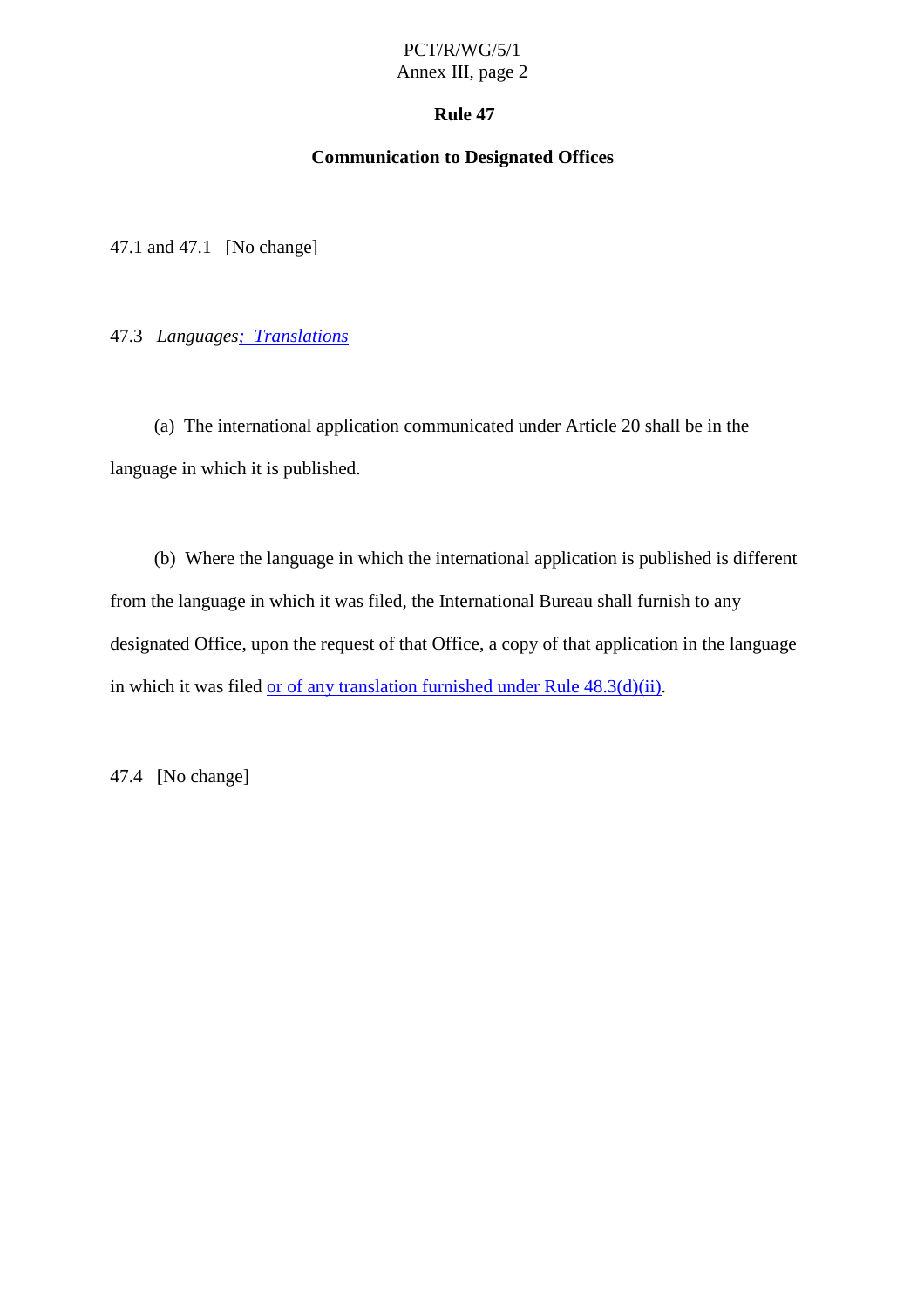### PCT/R/WG/5/1 Annex III, page 3

#### **Rule 48**

### **International Publication**

<span id="page-20-0"></span> $48.1$  and  $48.2$  [No change]

48.3 *Languages of Publica tion*

(a) [Nochange] If the international application is filed in Chinese, English, French, German, Japanese, Russian or Spanish ("languages of publication"), that application shall be published in the language in which it was filed.

(b) [No change] If the international application is not filed in a language of publication and a translation into a language of publication has been furnished under Rule 12.3 or 12.4, that applications hall be published in the language of that translation.

(c) If the in ternational application is published under paragraph  $(a)$  or  $(b)$  in a language other than English, the international search report to the extent that it is published under Rule  $48.2(a)(v)$ , orthe declaration referred to in Article 17(2)(a), the title of the invention, the abstract and any text matter pertaining to the figure or figures accompanying the abstracts hall be published both in that language and in English. The translations shall be prepared under the responsibility of the International Bureau.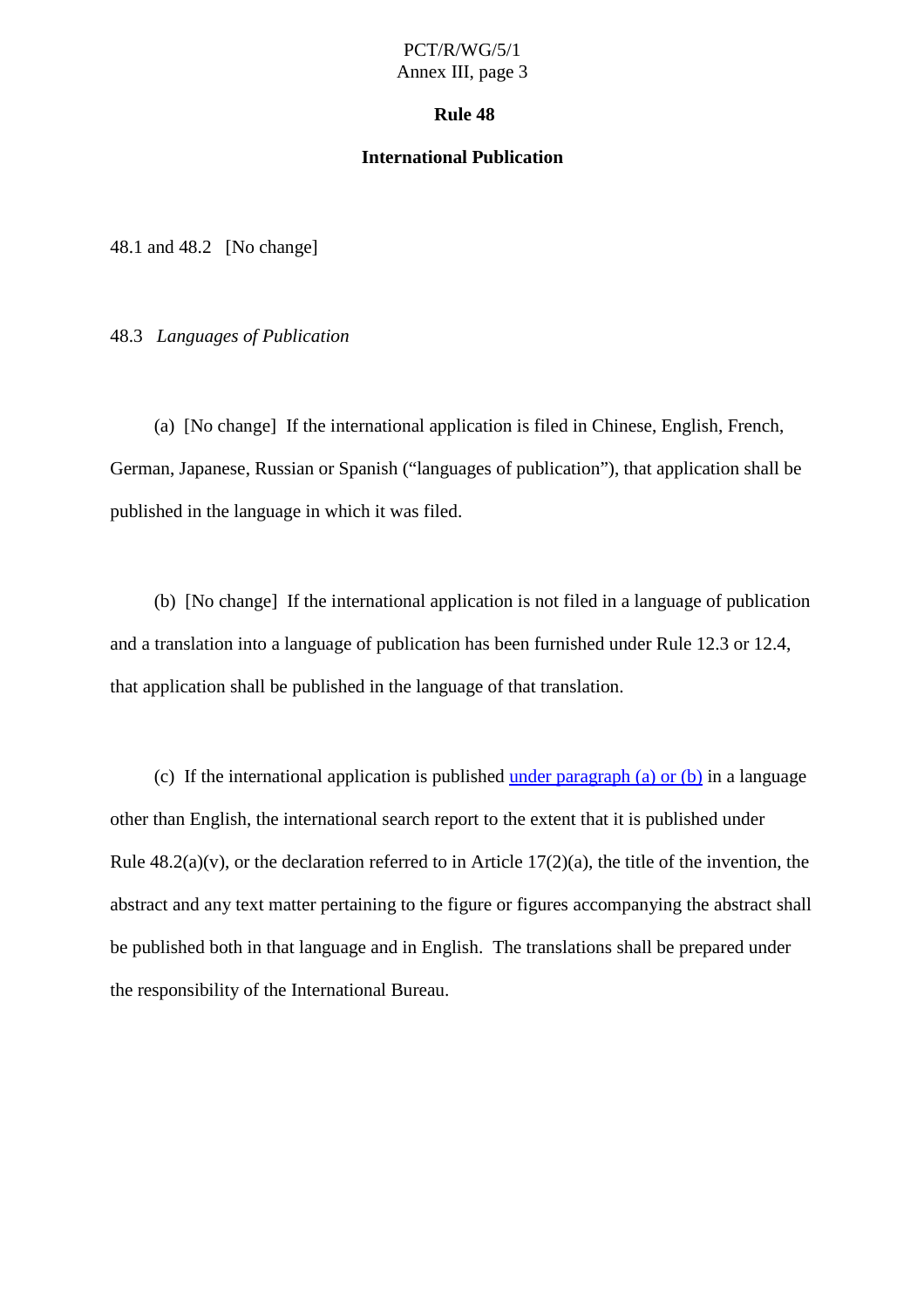## PCT/R/WG/5/1 Annex III, page 4

*[Rule 48.3, continued]*

<span id="page-21-0"></span>(d) Upon request by the applicant received by the International Bureau prior to the expiration of 16 months from the priority date, and subject to the payment of a special fee whose amount shall be fixed in the Administrative Instructions, the International Bureau shall  $public$  publish, together with the international application as published under paragraph (a) or (b):

(i) in the case referred to in paragraph (b), the international application in the

language in which it was filed;

(ii) any translation of the international application furnished by the applicant

within the time limit under paragraph  $(e)$ .

[COMMENT:The proposed publication of the international application in the language in which it was filed (if filed in a non -publication l anguage) and of any translation of the international application furnished by the applicant would take place in addition to, but would not form part of, the international publication of the international application under Article 21. Publication and communication to designated Offices of the international application in a language different from the language in which international publication takes place would be beneficial for the protection of rights of the applicant under the national law of certain designated States, for example, designated States which make provisional protection after the international publication of an international application conditional on the furnishing of a translation, or States where the prior art effect of an international ap plication is, in accordance with Article 64(4), dependent on the publication of a translation into a language accepted by the Office of the designated State concerned.]

48.4 to 48.6 [No change]

[Annex IV follows]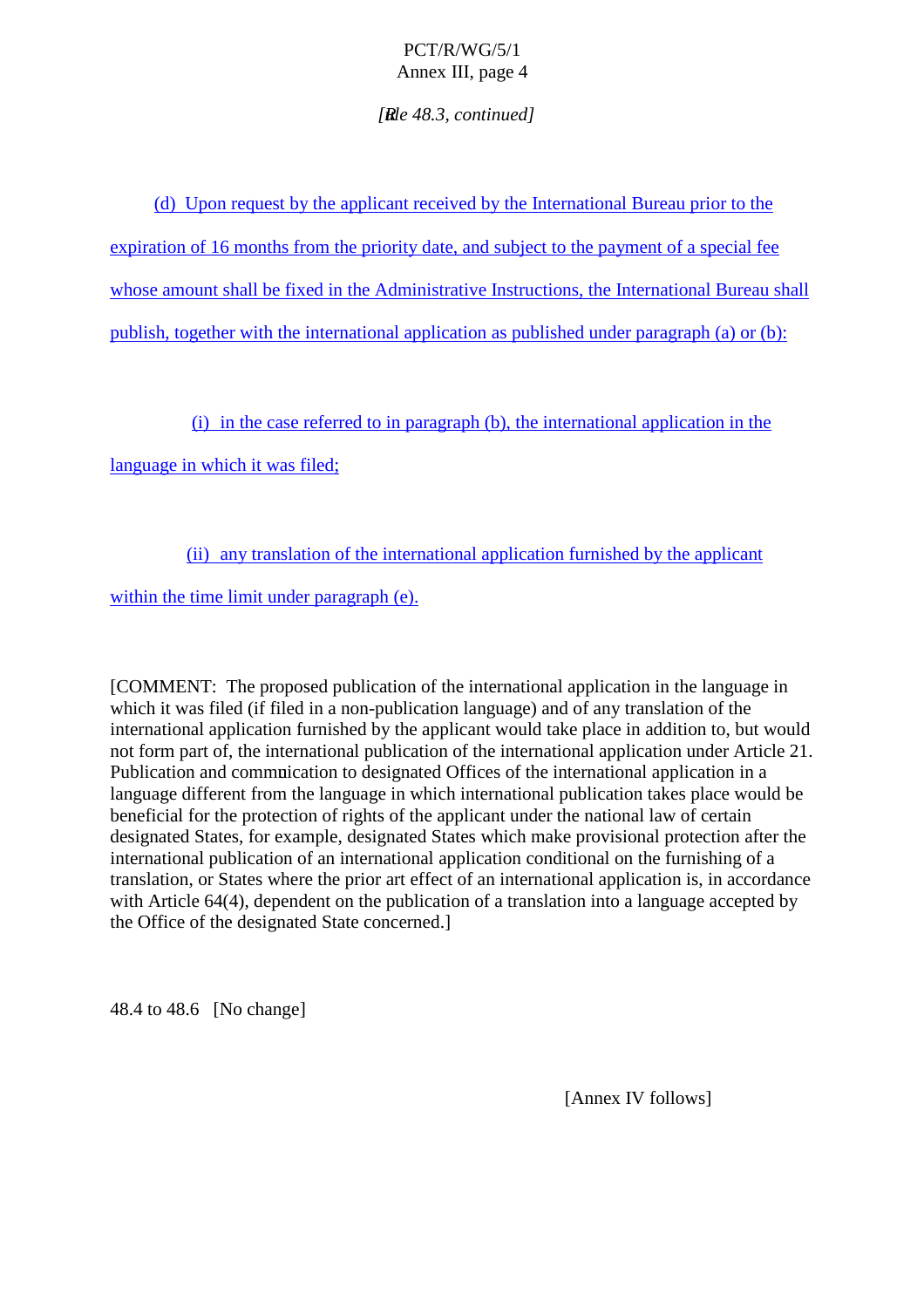## **ANNEXIV**

## PROPOSED AMENDMENTS OF THE PCT REGULATIONS:  $^5$

## INTERNATIONAL FORM FORNATIONAL PHASE ENTRY

## **TABLEOFCONTENTS**

| Rule49Copy,TranslationandFeeUnderArticle22 |  |
|--------------------------------------------|--|
|                                            |  |
|                                            |  |

<sup>&</sup>lt;sup>5</sup> Proposed additions and deletions are indicated, respectively, by underlining and striking through the text concerned. Certain provisions that are not proposed to be amended may be included for ease of reference.